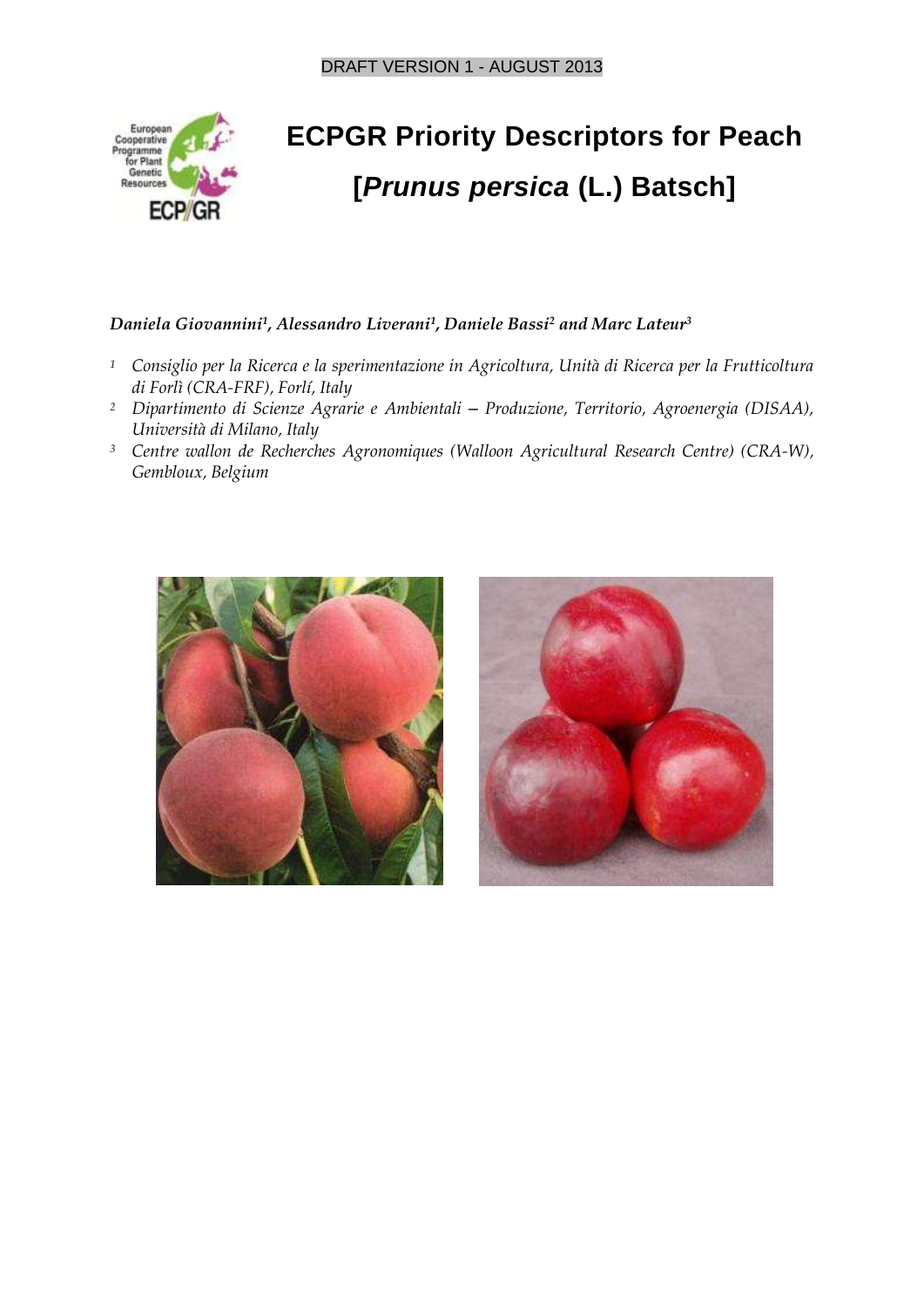#### **CONTENTS**

| 12. Fruit over colour (adapted from IBPGR # 6.2.8; CPVO & UPOV # 43)  12         |  |
|----------------------------------------------------------------------------------|--|
|                                                                                  |  |
|                                                                                  |  |
|                                                                                  |  |
|                                                                                  |  |
| 18. Flesh-to-stone adherence (IBPGR # 6.3.3; CPVO & UPOV # 64-65)  17            |  |
|                                                                                  |  |
|                                                                                  |  |
|                                                                                  |  |
|                                                                                  |  |
|                                                                                  |  |
|                                                                                  |  |
|                                                                                  |  |
|                                                                                  |  |
|                                                                                  |  |
|                                                                                  |  |
|                                                                                  |  |
|                                                                                  |  |
|                                                                                  |  |
|                                                                                  |  |
|                                                                                  |  |
|                                                                                  |  |
|                                                                                  |  |
|                                                                                  |  |
| 36. Diseases: leaf and fruit susceptibility to powdery mildew (IBPGR # 8.2.2) 28 |  |
|                                                                                  |  |
|                                                                                  |  |
|                                                                                  |  |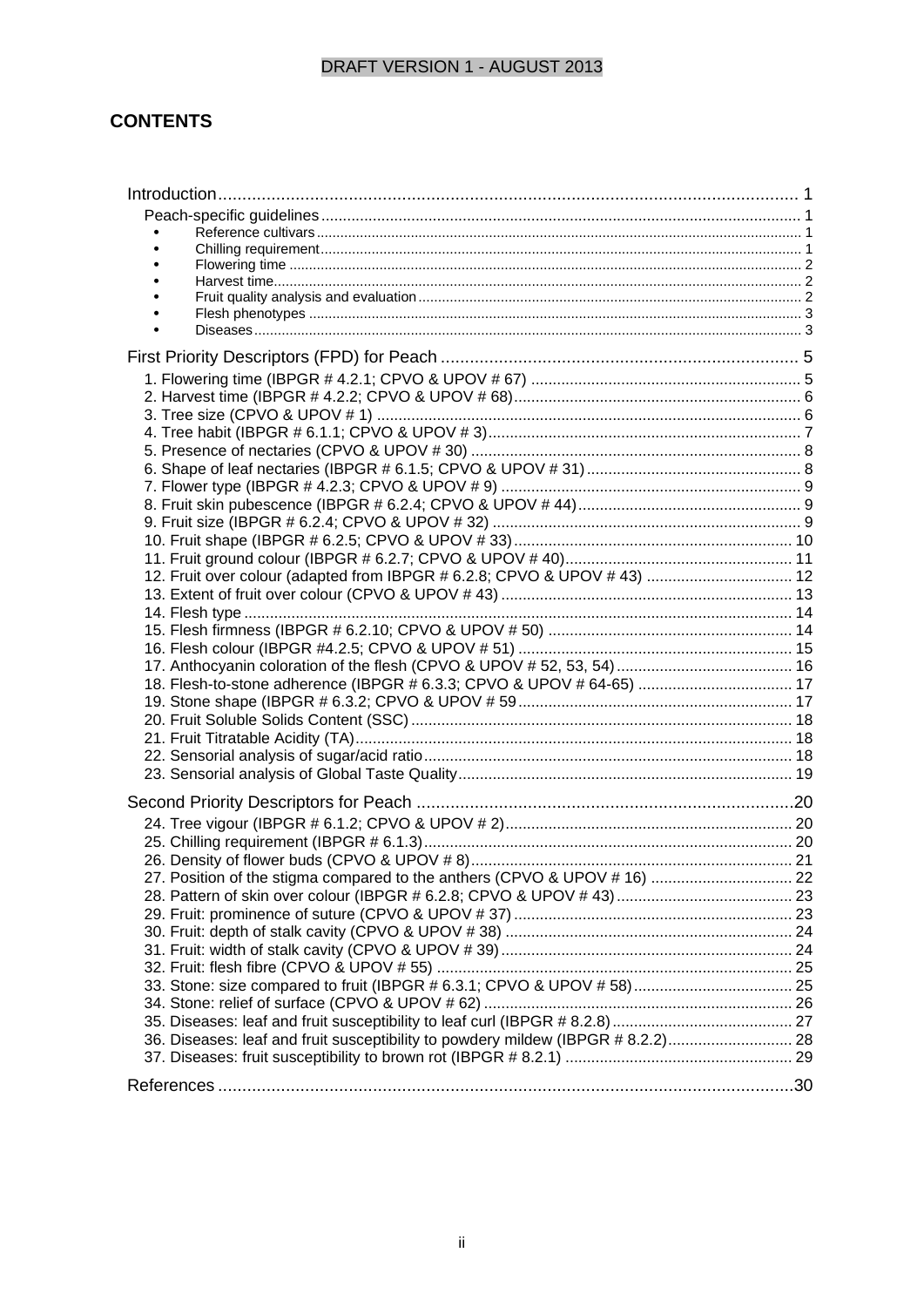## **Introduction**

The First Priority Descriptors (FPDs) are those that should be prioritized in the characterization/evaluation work as they are considered as the most useful. They should therefore also be prioritized in the process of description of the accessions to be included in the European *Prunus* Database (EPDB) (Lateur et al. 2013).

The present document provides:

- the list of 23 FPDs selected by the *Prunus* Working Group for peach (*Prunus persica* (L.) Batsch), together with an additional set of 14 "second priority" descriptors deemed useful to supplement the FPD set with the aim of increasing completeness of the evaluation and/or characterization work;
- for those descriptors showing continuous variability, rankings on a 1-9 scale are generally provided; when the information is available, the peach and nectarine reference cultivars that can help assigning the accession to the correct ranking are indicated;
- guidelines and protocols to follow during the evaluation/characterization of the European accessions with a view of allowing an easier comparison of data from different collections.

#### **Peach-specific guidelines**

#### • **Reference cultivars**

In order to help scoring and classifying phenological and morphological features of peach genotypes, it is advisable to include in the evaluation work all or at least part of the following set of peach/nectarine reference cultivars:

- 1. **Redhaven**, worldwide known, medium flowering and ripening time; yellow, meltingfleshed peach of medium firmness;
- 2. **Big Top**, medium-early flowering and ripening time; yellow, very firm-fleshed and slow ripening, sub-acid nectarine;
- 3. **Stark Saturn**, medium ripening; white, medium-soft fleshed, sub-acid, flat peach;
- 4. **Springtime**, early flowering and ripening; white, soft-fleshed peach;
- 5. **Fairtime**, very late ripening; yellow fleshed peach of medium firmness;
- 6. **Andross**, late ripening; yellow, non melting, clingstone, firm-fleshed canning peach.

#### • **Chilling requirement**

In fruit trees, the chilling requirement (CR, descriptor #25) is the minimum amount of cold required by the flower buds to complete their morphological development during dormancy and bloom regularly. Each genotype has a specific CR which, if inadequately satisfied, can lead to serious disorders in the vegetative and flower bud break and development. Hence, assessment of CR is important to establish the potential adaptability of a genotype to a specific environment. It can be expressed in Chilling Hours (CH) or Chilling Units (CU), depending on the method used to calculate it. Several methods have been proposed so far, but the most commonly applied are:

- $\checkmark$  the method developed by Weinberger (1950), the simplest, which considers the temperatures below 7°C equally effective to rest completion: one hour below 7°C corresponds to one CH.
- $\checkmark$  the method proposed by Richardson et al. (1974), more complex but probably closer to measuring the real effects of temperature on buds, which considers the different effectiveness of temperatures in the range of 0 $\degree$ C to 16 $\degree$ C, with an optimum of 7 $\degree$ C, and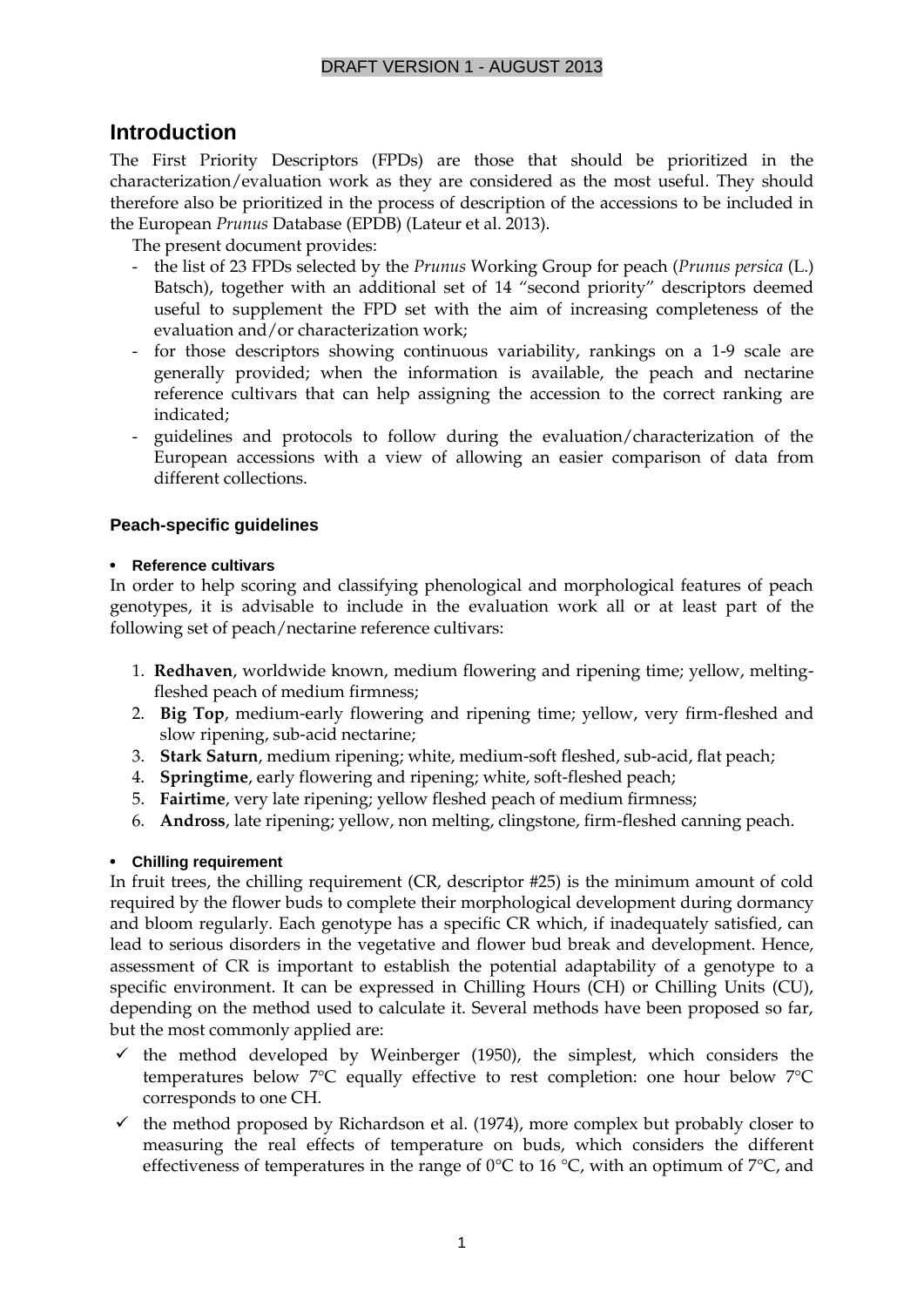the negative effect of temperatures above the 16°C threshold: one hour at 7°C corresponds to one CU, while higher or lower temperatures in the range 0°C-14°C result in a partial unit.

The CR of a genotype can be artificially measured by forcing bloom, in a warm environment, of fertile shoots collected periodically in the winter time after having accumulated a given quantity of hours below 7°C in the field, and recording the percentage of flower and vegetative buds that break in the following 10 to 14 days (Okie 1998). However, this method is cumbersome and time-consuming. A simple method to calculate indirectly the unknown CR of a genotype consists in comparing its bloom date with that of properly selected cultivar(s) whose CR has already been calculated (Scorza and Sherman 1996).

#### • **Flowering time**

Peach bears fruit mostly on 1-year-old wood, therefore the phenology of flowering in this species should be monitored on flower buds inserted on this type of fruiting wood. The flowering time (descriptor #1) is to be recorded when about 10% of the flower buds on medium vigour, 1-year-old shoots, have attained the open flower stage (BBCH code 61, according to Meier et al. 1994).

#### • **Harvest time**

The assessment of the precise date of harvest maturity of a peach/nectarine genotype is not a simple task, and generally requires expertise of the curator of the collection more than detailed protocols. Peach fruits on the same tree do not ripen at the same time (generally 3-5 pickings are required to complete the harvest, depending on the cultivars, the crop load, the weather conditions, etc.). The right picking time also depends on the final destination of the fruit. As a general rule, two indicators are crucial to assess the fruit ripening stage: skin ground colour (chlorophyll disappearance is a marker of ripening) and flesh firmness, measured with flesh texture analyser instruments. It is recommended to record the harvest time (descriptor #2) when some of the hanging fruits have first attained the eating maturity, which is considered reached when "the overall appearance, firmness and taste indicate that the fruit is ready for consumption" (CPVO 2012).

#### • **Fruit quality analysis and evaluation**

As the fruit quality of a peach/nectarine fruit is fully expressed at the eating maturity stage (BBCH code 89), it is recommended to perform both the instrumental analysis (descriptors #20 and #21) and the sensorial evaluation (descriptors #22 and #23) at this stage. At the eating maturity stage, the flesh firmness at cheeks of most peach/nectarine fruits has generally dropped to  $\leq 2.0$  kg (about 20 Newton, N). Fruit evaluation should be performed on a minimum of 5-10 fruits, ideally 20 fruits per accession, sampled following identical protocols across genotypes: fruits inserted on shoots of medium vigour, well exposed to sunlight, harvested around the canopy at man-height (avoid the inner or bottom parts of the canopy, where fruit quality is lower). Before performing the destructive analyses, let the fruit temperature equilibrate to the room temperature  $(22\div 25^{\circ}C)$ . At least 5 fruits/accession should be individually measured for weight, flesh colour, fruit firmness and collectively measured for Soluble Solids Content (SSC) and Titratable Acidity (TA). To describe flesh colour (descriptor #16), it is recommended to control the terminology of the colours and its representation in standard Colour Charts, like the "Royal Horticultural Society Colour Chart". Measure flesh firmness on the two opposite cheeks of each fruit, after skin removal, with a penetrometer, automatic or hand-held, equipped with a 8-mm plunger and the penetration run until a 8-mm depth. To analyse both SSC and TA, remove a thin,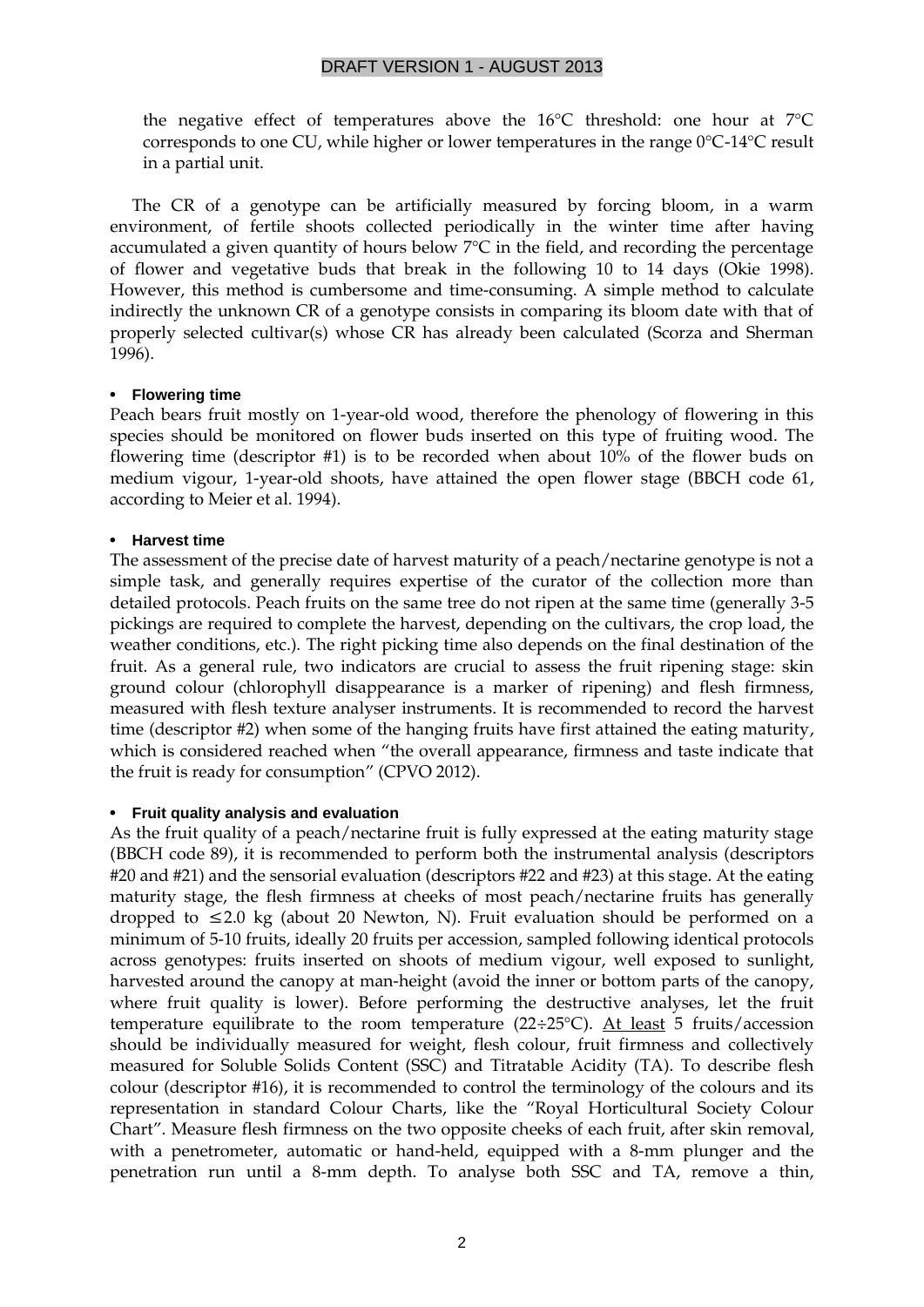longitudinal flesh slice from each of the fruits sampled, then squeeze the slices together using a hand-presser, filtering the juice obtained by using wide-meshed cheese cloth or strainer to eliminate flesh residuals. Few drops of the juice are sufficient to measure SSC with a manual or analytical refractometer.

To measure TA, follow this procedure (adapted from Frett et al 2012):

- $\checkmark$  Put 10 ml of the filtered juice in a 50-ml beaker;
- $\checkmark$  Add 25 ml of distilled water, in order to allow complete dipping of the electrode sensor into the diluted juice (if an automatic titrator is used);
- $\checkmark$  Put a magnetic stirring bar into the beaker and place the beaker over a shaker to stir the juice throughout the titration (if an automatic titrator is used);
- $\checkmark$  Use 0.1 N NaOH to bring the juice to a final pH value of 8.2 (if using a manual titrator, add few drops of phenolphthalein indicator to the juice, and stop adding the 0.1 N NaOH when the colour of the juice turns purple).
- Record the amount (ml) of  $0.1$  N NaOH used.
- $\checkmark$  Calculate TA (expressed in meq/l) using the following formula:

TA (meq/l)= [mLs NaOH used] x [0.1 N NaOH] x [1000] / 10 ml juice.

#### <span id="page-4-0"></span>• **Flesh phenotypes**

So far, three flesh phenotypes are known and well described in peach, which differ both for flesh texture and flesh softening process during ripening: Melting (M), Non-Melting (NM), Stony-hard (SH). A fourth flesh texture trait (SR), whose phenotype can be described as "very firm and slow ripening", can be found in the nectarine 'Big Top' (Bassi and Monet 2008) and in a few recently released Big Top-like cultivars. The M fruit shows a rapid and dramatic softening (called "melting") in the last phase of ripening. Most of the peaches and nectarines marketed worldwide belong to this phenotype, although the speed of softening greatly varies within this group. The NM fruit has a slower softening process, never melts and maintains a rather firm (gummy) texture when fully ripe. The lack of the melting phase is related to the lack of activity of the endopolygalacturonase enzyme, responsible for depolymerizing the cell wall pectins (Lester et al. 1996). The NM trait is also associated to the clingstone trait. All canning peaches belong to this genotype, although a number of NM cultivars for fresh market have been also developed. Both M and NM phenotypes produce high amounts of ethylene during ripening. The SH fruit does not produce ethylene (Haji et al. 2001). Flesh softening at full maturation in this phenotype is negligible, both on the tree and after harvest.

Finally, in the early ripening stage the SR phenotype resembles the SH flesh both for firmness and crispiness, though at full ripening it reveals its M nature, loosing consistency as much as the other melting types. Work is in progress to fully understand the physiological and genetic nature of the "slow ripening trait" (Bassi and Monet 2008).

#### • **Diseases**

Scoring the genotypes for their resistance/susceptibility to diseases is not an easy task: protocols for phenotyping such traits are often lacking, and the year course and the environmental characteristics of the evaluation site can influence the results. Resistance has often a multi-genic base, and it is not uncommon, indeed, to classify the same genotype into different classes of resistance when the evaluation is done in contrasting sites. The three descriptors #35, 36 and 37 rank the degree of susceptibility to three of the most dangerous pathogens for peach industry in Europe: *Taphrina deformans* (leaf curl), *Sphaeroteca pannosa* (powdery mildew) and *Monilinia* spp. (brown rot). The positioning of the reference cultivars in the various classes of susceptibility (and incidence, in %) was done in the light of multi-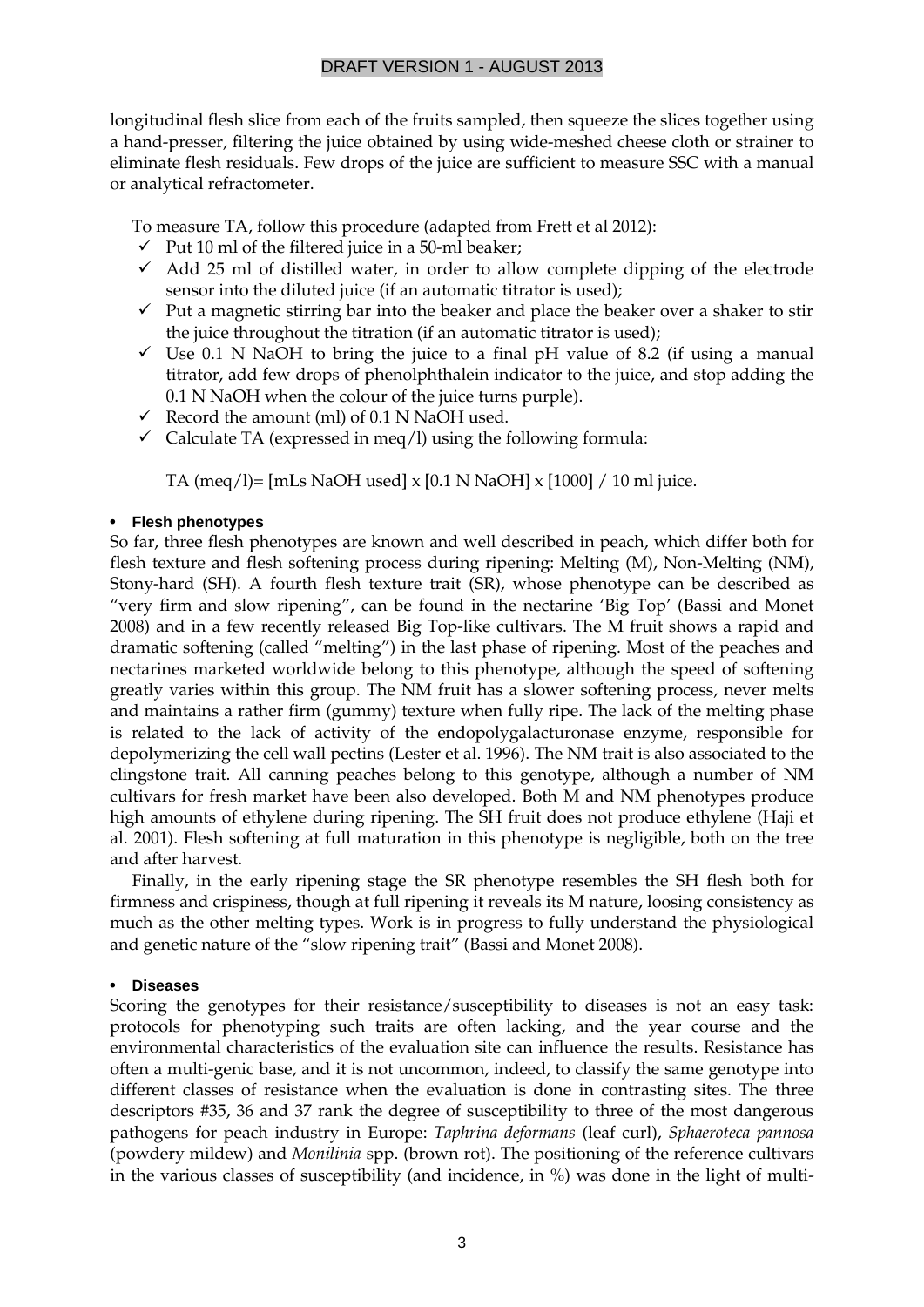year field evaluations in Forlì, Italy (lat. 44°13'N, long. 12°3'E; 730 mm of total rain, in rainy springs) and therefore should not be considered valid in absolute but indicative. Due to the many variability factors, phenotyping an accession for its resistance/susceptibility to a specific biotic agent requires at least 5-6 years of record on unsprayed trees.

The most appropriate time to monitor and score susceptibility to leaf curl and powdery mildew agents is early in the spring, while fruit susceptibility to brown rot is better monitored at ripening time.

#### Leaf curl

The first symptoms are reddish areas on developing leaves. These areas become thickened and puckered. This pathogen can infect young twigs and shoots, which become thickened and distorted. Symptoms on fruit, rather uncommon, make fruit skin corky and cracked. On average, nectarines are more susceptible than peaches.

#### Powdery mildew

The pathogen attacks young shoots and young leaves, which appear powdery, misshapen and puckered. Also young fruits can be infected, typically between shuck split and pithardening, and develop powdery white spots. As the fruit matures, infected areas may appear scabby and necrotic.

#### Brown rot

During the pre-harvest period, peach fruit susceptibility to brown rot increases dramatically. Symptoms of infections on fruits may first appear as small circular spots, which develop and enlarge rapidly. Diseased fruits typically shrivel and turn dark, either dropping to the ground or remaining hanging on the tree (mummies). Mummies are the major source of overwintering fungal inoculum. Fruits injured by hail, oriental fruit moths or other insects are very susceptible to brown rot infections. Harvested fruit is also commonly contaminated with spores of the brown rot fungus, and this can result in infection during storage.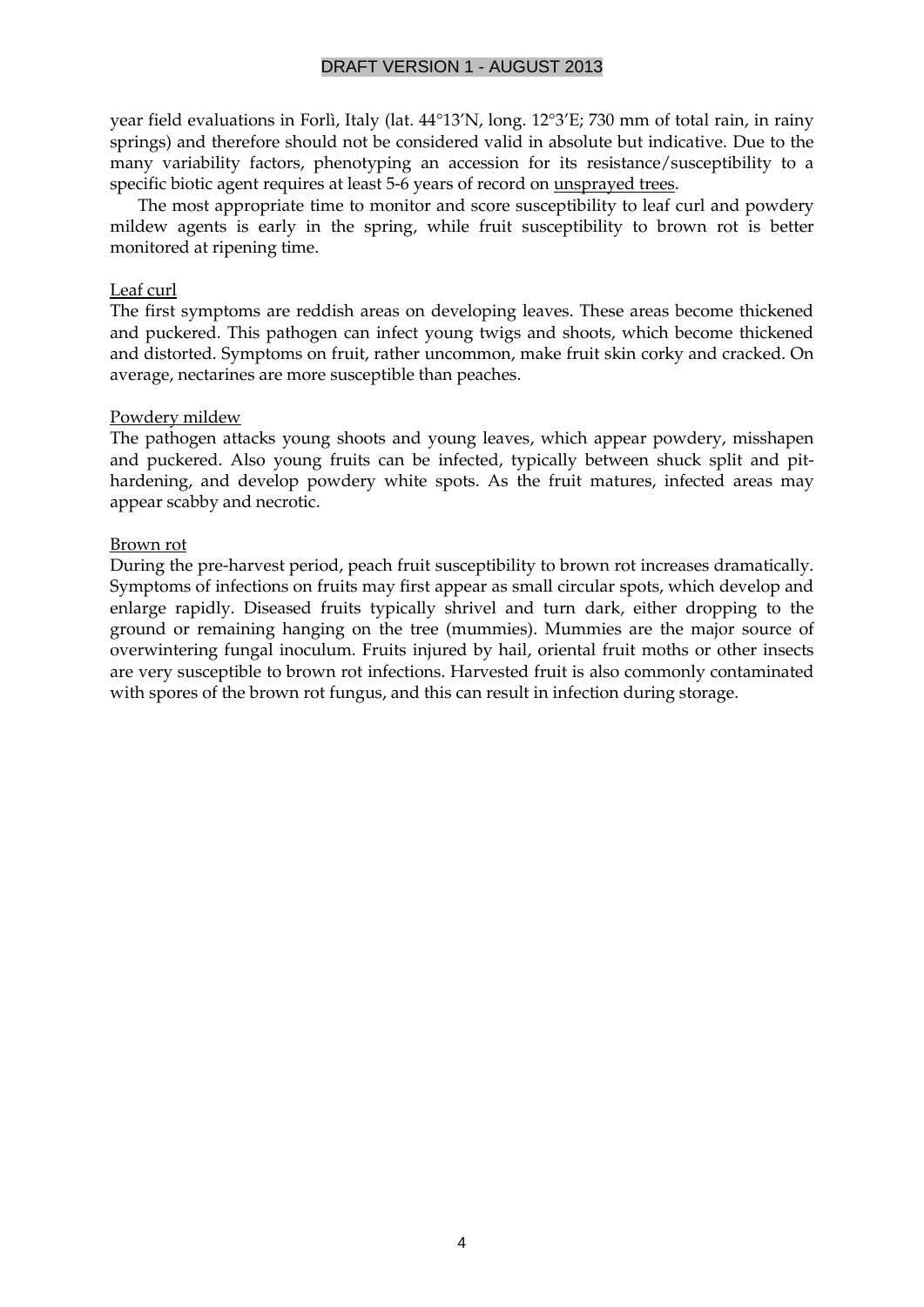# **First Priority Descriptors (FPD) for Peach**

Note: IBPGR, CPVO and UPOV descriptor numbers are, where relevant, indicated.

#### **1. Flowering time (IBPGR # 4.2.1; CPVO & UPOV # 67)**

(time of beginning of flowering)

|                | <b>Flowering time</b> | $days \pm$<br><b>Redhaven</b> | Peach reference cvs.   | Nectarine reference cvs. |
|----------------|-----------------------|-------------------------------|------------------------|--------------------------|
| $\mathbf 1$    | Extremely early       | earlier than -8               | earlier than Tejon     | earlier than Sunlight    |
| $\overline{2}$ | Very early            | $-6 - 8$                      | Tejon                  | Sunlight                 |
| 3              | Early                 | $-4 - 6$                      | Springtime             | Armking                  |
| $\overline{4}$ | Early/intermediate    | $-2 - 4$                      | Flavorcrest            | Fantasia                 |
| 5              | Intermediate          | 0±2                           | Redhaven               | Maria Aurelia            |
| 6              | Intermediate/late     | $+2-+4$                       | Cresthaven             | Nectared 4               |
| 7              | Late                  | $+4 \div 6$                   | Veteran                | Philip                   |
| 8              | Very late             | $+6 \div +8$                  | Summerqueen            | Golden State             |
| 9              | <b>Extremely late</b> | later than $+8$               | later than Summerqueen | later than Golden State  |

Note: The stage of beginning of flowering is generally easy to assess with a reasonable accuracy in both showy and non-showy flowers. However, especially in genotypes with small-sized, non-showy flowers, the stigmas, the anthers or both the stigma and anthers might emerge from the corolla before the petals open (see Fig. 1). In this case, the beginning of flowering stage is considered reached when 10% of stigmas, anthers or both have emerged from the flowers in the tree.

**Figure 1.** Small sized, campanulaceous (non-showy) flowers in which the stigmas (in the magnified flower in the left also the anthers) have emerged from the still closed corolla.

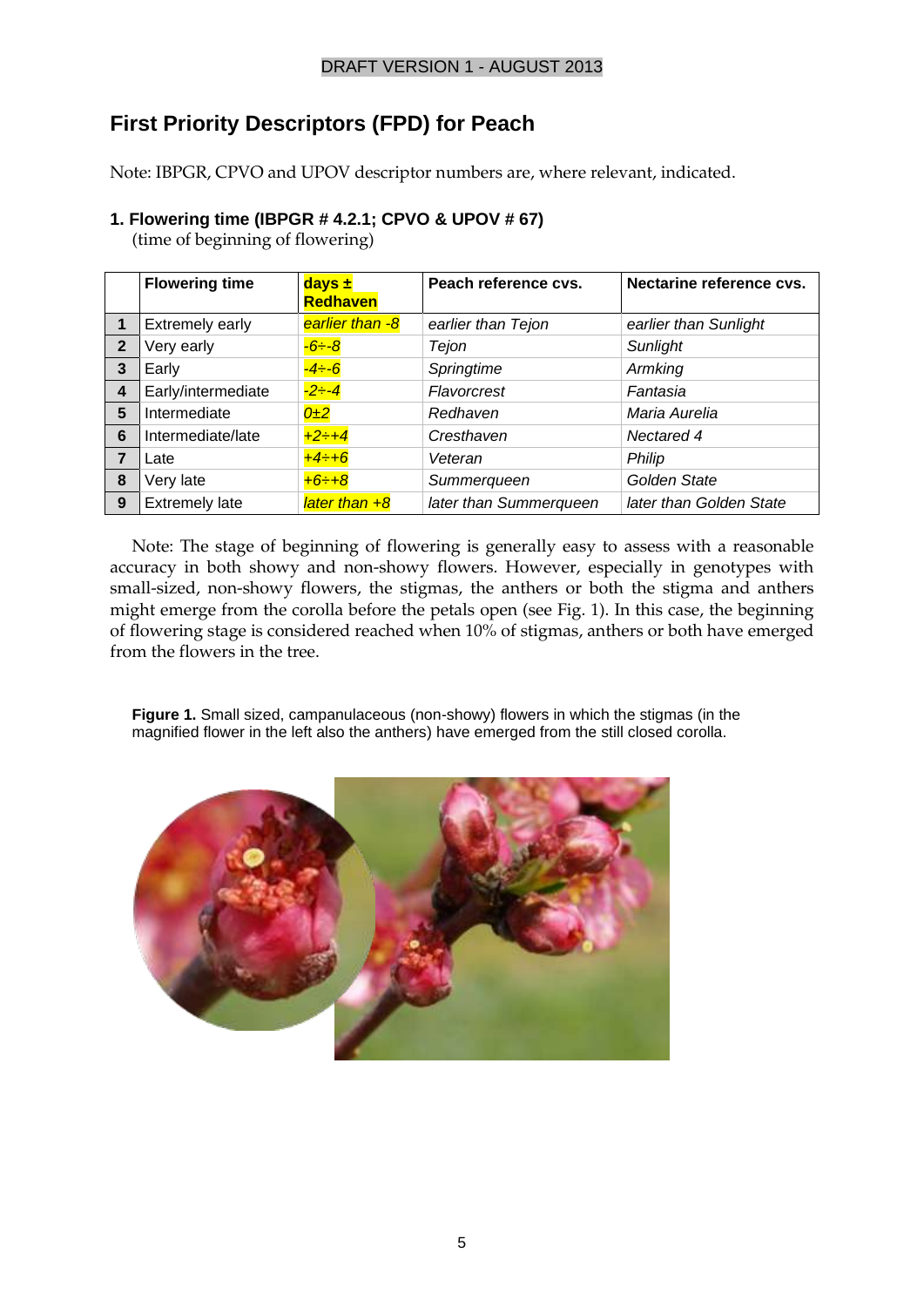#### **2. Harvest time (IBPGR # 4.2.2; CPVO & UPOV # 68)**

(time of beginning harvesting of fully mature fruit)

|                | <b>Harvest time</b>   | days $\pm$ Redhaven | Peach reference cvs. | Nectarine reference cvs. |
|----------------|-----------------------|---------------------|----------------------|--------------------------|
| 1              | Extremely early       | earlier than -35    |                      |                          |
| $\mathbf{2}$   | Very early            | $-26 - 35$          | <b>Rich May</b>      |                          |
| 3              | Early                 | $-16 \div -25$      | Springcrest          |                          |
| $\overline{4}$ | Early/intermediate    | $-6 - 15$           | <b>Royal Glory</b>   | <b>Big Top</b>           |
| 5              | Intermediate          | $-5 \div +5$        | <b>Rich Lady</b>     |                          |
| 6              | Intermediate/late     | $+6 \div +15$       | Glohaven             |                          |
|                | ∟ate                  | $+16 \div +25$      | <b>Suncrest</b>      |                          |
| 8              | Very late             | $+26 \div 35$       | Fayette              | <b>Western Red</b>       |
| 9              | <b>Extremely late</b> | later than $+35$    | <b>Tardibelle</b>    | California               |

#### **3. Tree size (CPVO & UPOV # 1)**

| Tree size  | Peach reference cvs. | Nectarine reference cvs |
|------------|----------------------|-------------------------|
| Dwarf      | Bonanza              | Didone                  |
| Small      | Richaven             |                         |
| Medium     | Elegant Lady         | Big Top                 |
| Large      | Redhaven             |                         |
| Very large | Champion             |                         |

Note: Class 1 groups the dwarf genotypes (Fig.2, left). The dwarf size in peach is controlled by a single recessive gene (*dw/dw*) which affects the internode length (7-8 mm vs. 20-25 mm in the standard trees) producing very short branches and consequently small-sized trees (Hansche 1988). Dwarf trees remain small – 1.0 to 2.0 m high – even when adult.

Classes 2 to 5 group standard (*Dw/-)* trees with different degrees of size, based on height and spread measurements of adult trees relative to reference cultivars grafted onto the same rootstock.

**Figure 2.** Young, coetaneous dwarf (left) and standard (right) peach trees. Each coloured section of the graded rod is 20 cm long.



1. Dwarf 3. Medium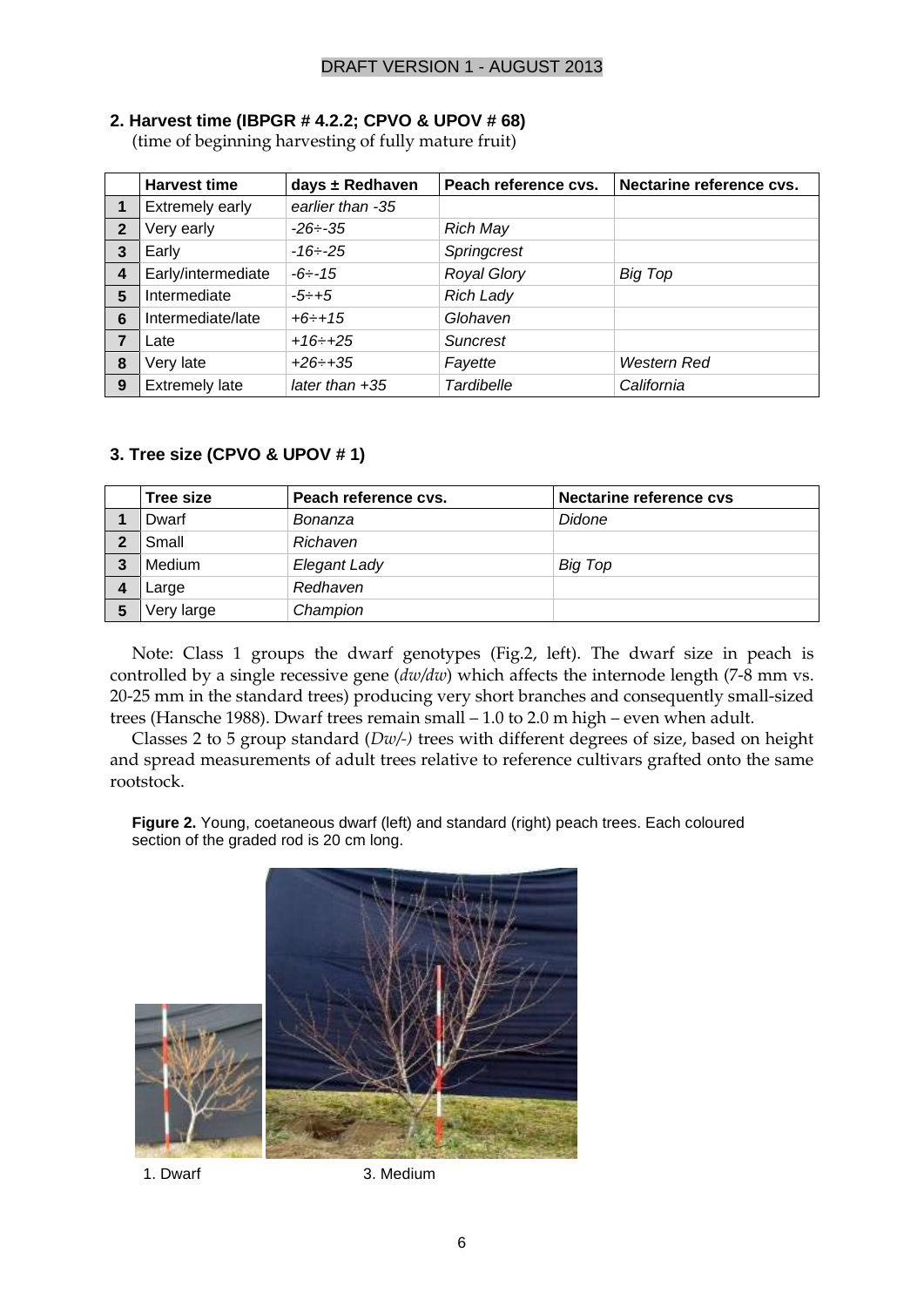#### **4. Tree habit** (**IBPGR # 6.1.1; CPVO & UPOV # 3)**

The variability observed for this trait depends on the average width of the crotch angle between one-year-old shoots and the supporting, higher ranking wood (Bassi et al. 2003). With respect to the zenith, the columnar is the type with the narrowest angle, while the weeping is that with the widest (Fig.3).

|              | <b>Tree habit</b> | Peach reference cvs.    | Nectarine reference cvs. |
|--------------|-------------------|-------------------------|--------------------------|
|              | Columnar          | Pillar                  | Alice-col                |
| $\mathbf{2}$ | Upright           |                         |                          |
| 3            | Semi-upright      | Redhaven                | Fantasia                 |
|              | Standard          | Elegant Lady            |                          |
| 5            | Open              | Gage Elberta            |                          |
| 6            | Compact           | <b>Compact Redhaven</b> |                          |
|              | Weeping           | Biancopendulo           | <b>White Glory</b>       |

**Figure 3**. Tree habit (source: Bassi et al. 2003).

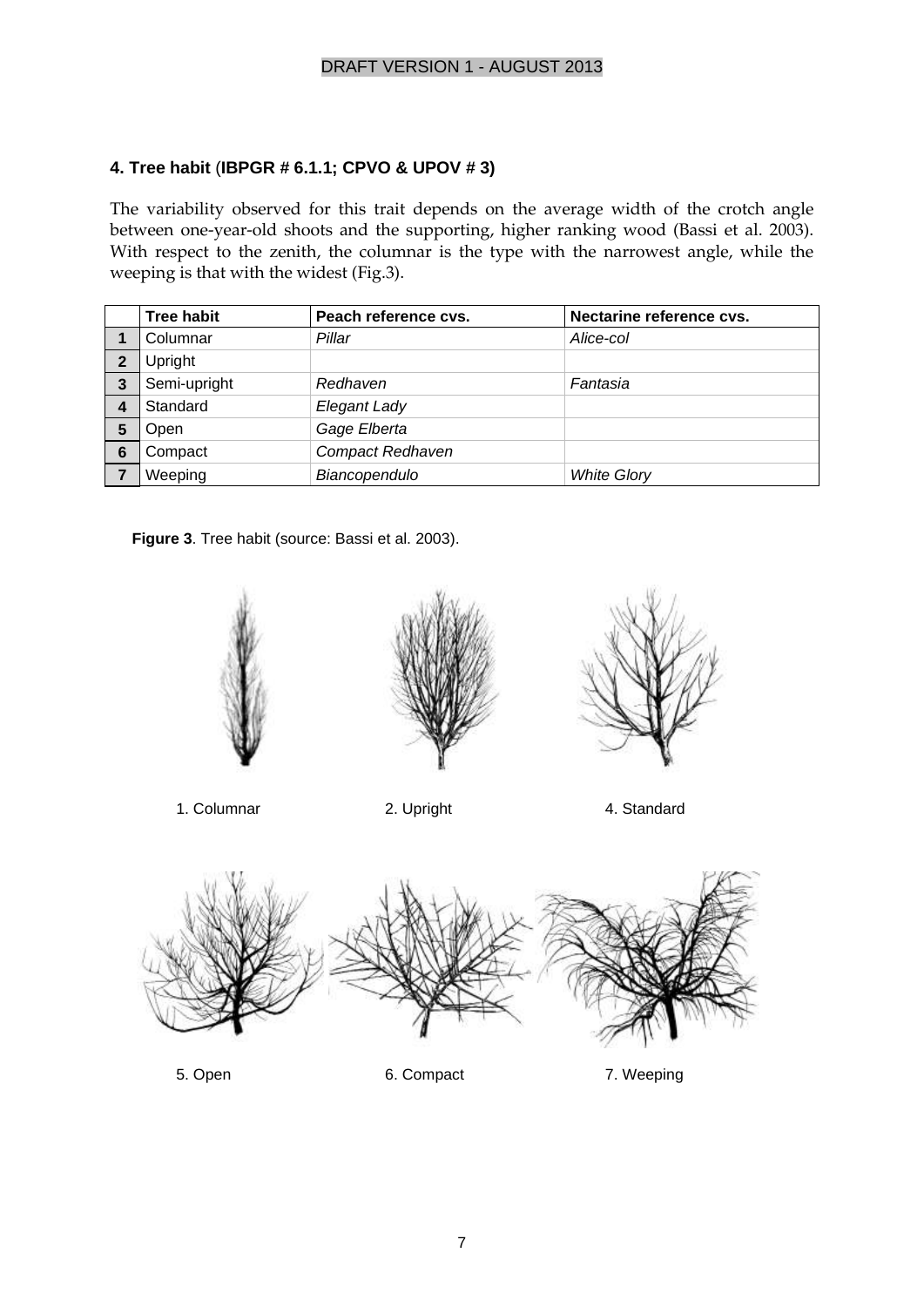#### **5. Presence of nectaries (CPVO & UPOV # 30)**

(presence/absence of glands at the leaf petiole)

| <b>Nectaries</b> | Peach reference cvs. | Nectarine reference cvs. |
|------------------|----------------------|--------------------------|
| Absent           | Crimson Glo          | Galoping                 |
| Present          | Redhaven             | <b>Big Top</b>           |

#### **Figure 4.** Presence of nectaries



#### **6. Shape of leaf nectaries (IBPGR # 6.1.5; CPVO & UPOV # 31)**

| <b>Shape of nectaries</b> | Peach reference cvs. | Nectarine reference cvs. |
|---------------------------|----------------------|--------------------------|
| Reniform                  | Redhaven             | May Grand                |
| Globose (round)           | Springcrest          | Freedom                  |

#### **Figure 5.** Shape of leaf nectaries.



1. Reniform 2. Globose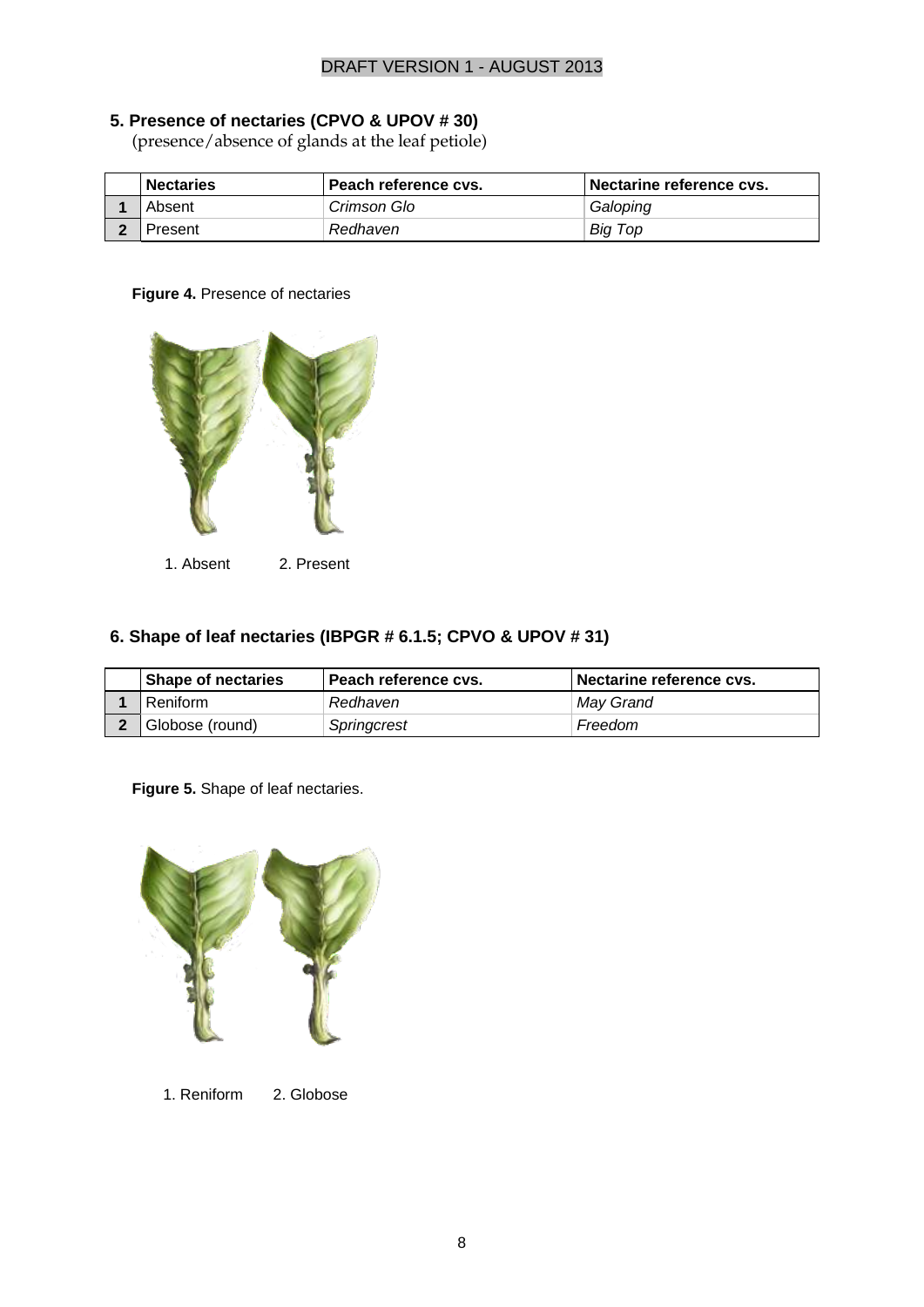#### **7. Flower type (IBPGR # 4.2.3; CPVO & UPOV # 9)**

| <b>Flower type</b>      | Peach reference cvs. | Nectarine reference cys. |
|-------------------------|----------------------|--------------------------|
| Rosaceous / Showy       | Flavorcrest          | Flavortop                |
| Campanulate / Non-showy | Springtime           | Armking                  |

#### **Figure 6.** Flower type.





1. Rosaceous/showy 2. Campanulate/non-showy

## **8. Fruit skin pubescence (IBPGR # 6.2.4; CPVO & UPOV # 44)**

(presence/absence of skin pubescence)

| <b>Fruit skin pubescence</b> |           |
|------------------------------|-----------|
| Absent                       | Peach     |
| Present                      | Nectarine |

#### **9. Fruit size (IBPGR # 6.2.4; CPVO & UPOV # 32)**

|                | <b>Fruit size</b> | Weight (g)<br>(for peaches) | Peach reference<br>CVS. | Weight (g)<br>(for nectarines) | <b>Nectarine reference</b><br>CVS. |
|----------------|-------------------|-----------------------------|-------------------------|--------------------------------|------------------------------------|
|                | Very small        | < 100                       | Oro A                   | < 80                           | Nectadiana                         |
| $\overline{2}$ | X                 | 100-120                     |                         | 80-100                         |                                    |
| 3              | Small             | 120-140                     | Springtime              | 100-120                        | Supercrimson                       |
| 4              | X                 | 140-160                     |                         | 120-140                        |                                    |
| 5              | Medium            | 160-180                     | Redhaven                | 140-160                        | <b>Silver Late</b>                 |
| 6              | X                 | 180-200                     |                         | 160-180                        |                                    |
| $\overline{7}$ | Large             | 200-220                     | Fairtime                | 180-200                        | Orion                              |
| 8              | X                 | 220-240                     |                         | 200-220                        |                                    |
| 9              | Very large        | >240                        | Cesarini                | >220                           | Alitop, Zephir                     |

Note: Different weight ranges were provided to grade peaches and nectarines because, harvest date and growth condition being equal, the latter are smaller than the former.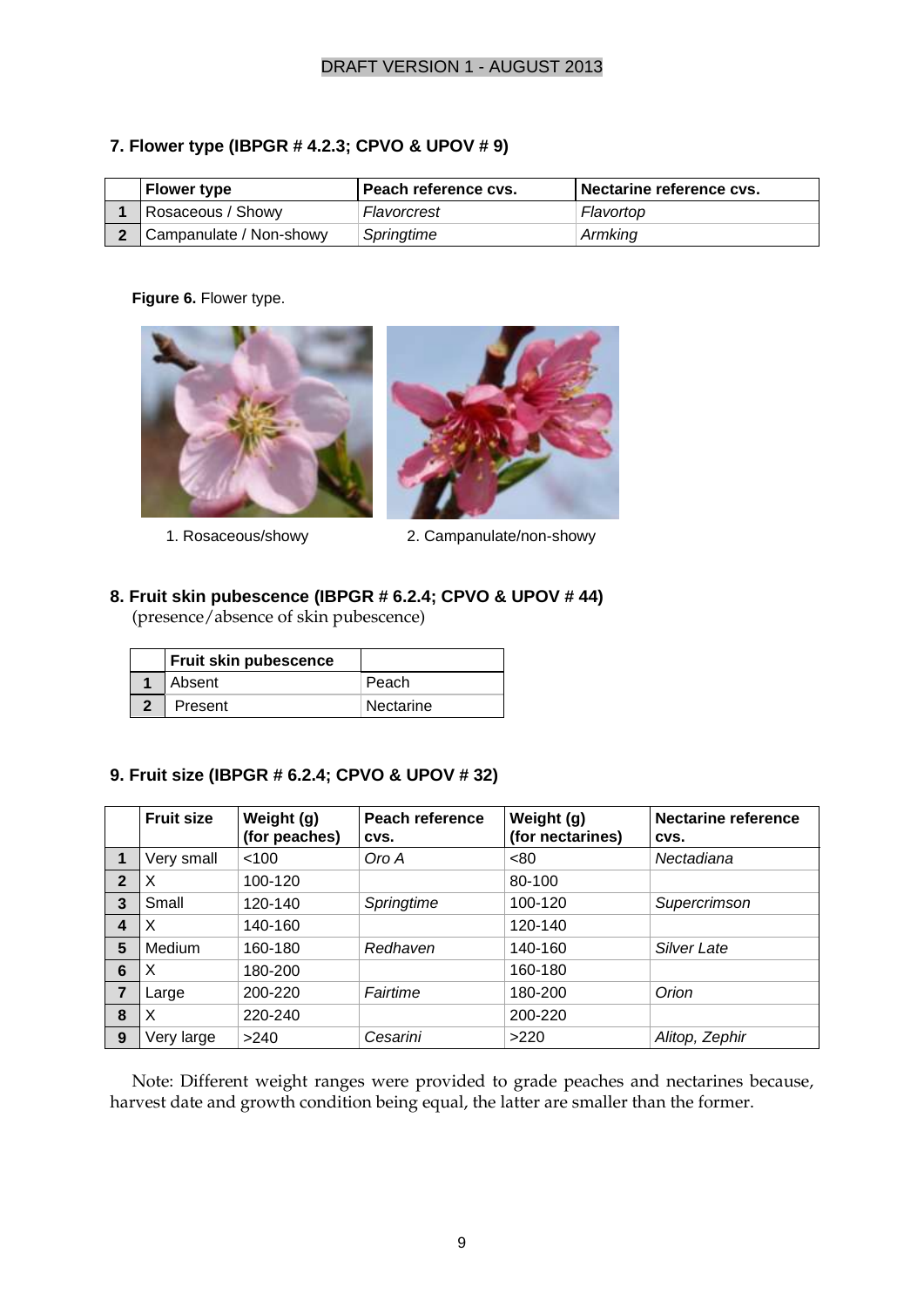#### **10. Fruit shape (IBPGR # 6.2.5; CPVO & UPOV # 33)**

(fruit longitudinal section)

|                | <b>Fruit shape</b> | Peach reference cvs. | Nectarine reference cvs. |
|----------------|--------------------|----------------------|--------------------------|
|                | Flat               | <b>Stark Saturn</b>  | Mesembrine               |
| $\overline{2}$ | X                  |                      |                          |
| 3              | Oblate             | Robin                | <b>Red Diamond</b>       |
|                | х                  |                      |                          |
| 5              | Round              | Redwing              | Springred                |
| 6              | X                  |                      |                          |
| 7              | Ovate              | Fairhaven, Slappey   | Armking                  |
| 8              | X                  |                      |                          |
| 9              | Elliptic           | Elberta              | Alitop                   |

**Figure 7.** Fruit shape.



Note: The most updated CPVO and UPOV guidelines do not include the Ovate (7) shape, presumably because it is considered commercially unacceptable, therefore absent in newly released cultivars; however, dealing with genetic resources, it is important to provide a more detailed list of categories. For images and pictures describing fruit shape in peach see also Morettini et al. (1962), Okie (1998) and Bellini et al. (2007).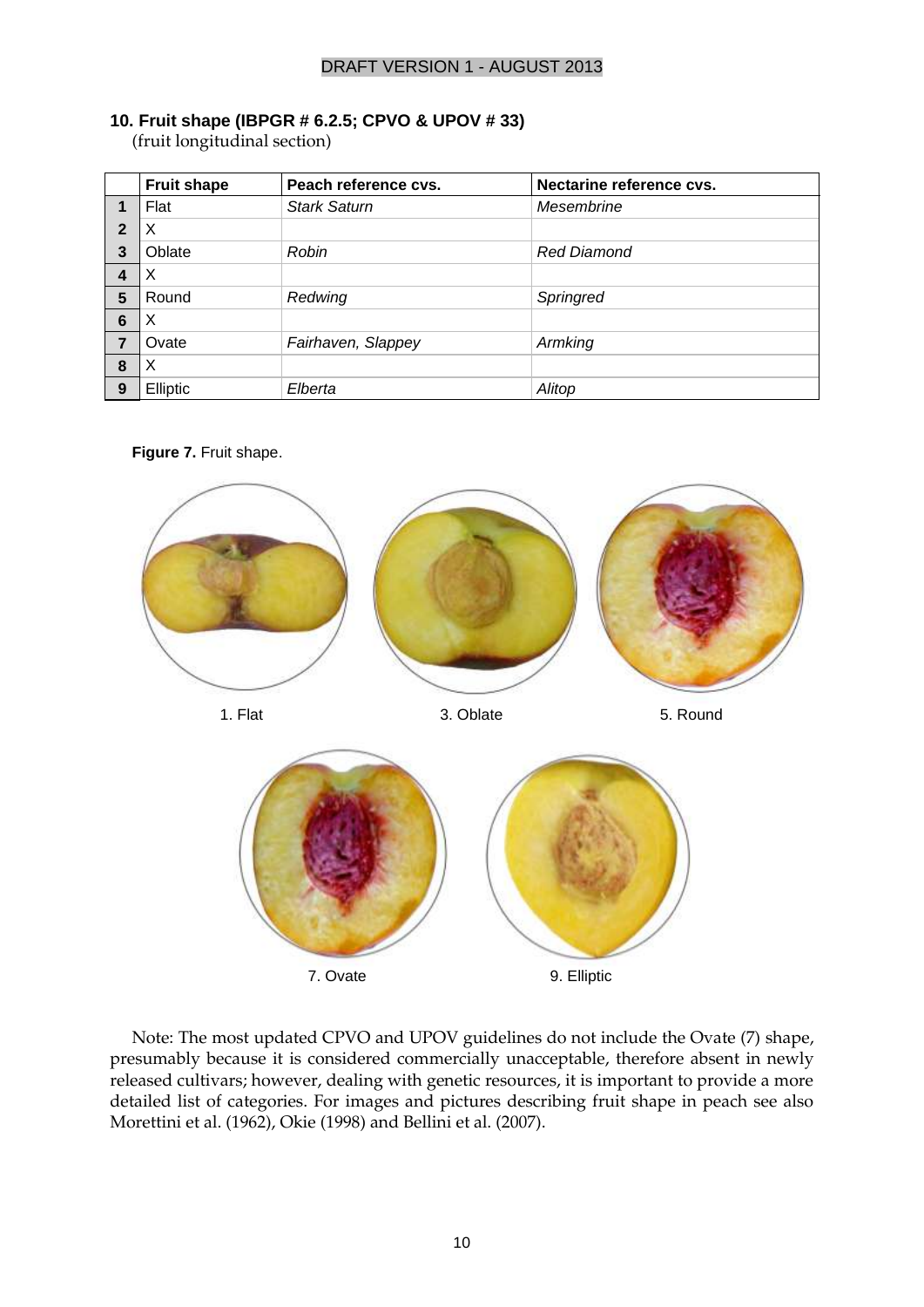#### **11. Fruit ground colour (IBPGR # 6.2.7; CPVO & UPOV # 40)**

(colour of the skin of fully mature fruit)

|                | <b>Fruit ground colour</b> | Peach reference cvs. | Nectarine reference cvs. |
|----------------|----------------------------|----------------------|--------------------------|
| 1              | Green                      | Rubberina            | <b>Tom Grand</b>         |
| $\overline{2}$ | Greenish-white             | Springtime, Veteran  | Morton                   |
| 3              | Cream-green                | Carman               |                          |
| 4              | Cream-white                | Maria Bianca         | Snowqueen                |
| 5              | Cream                      | Amsden               |                          |
| 6              | Pink white                 | Hale precoce         |                          |
| $\overline{7}$ | Greenish yellow            |                      |                          |
| 8              | Light yellow               | Spring gold          | Armking                  |
| 9              | Yellow                     | J.H. Hale, Suncrest  | <b>Honey Gold</b>        |
| 10             | Orange yellow              | Redtop               | Maria Aurelia            |
| 11             | Not visible                | Vista Rich           |                          |

**Figure 8.** Fruit ground colour.

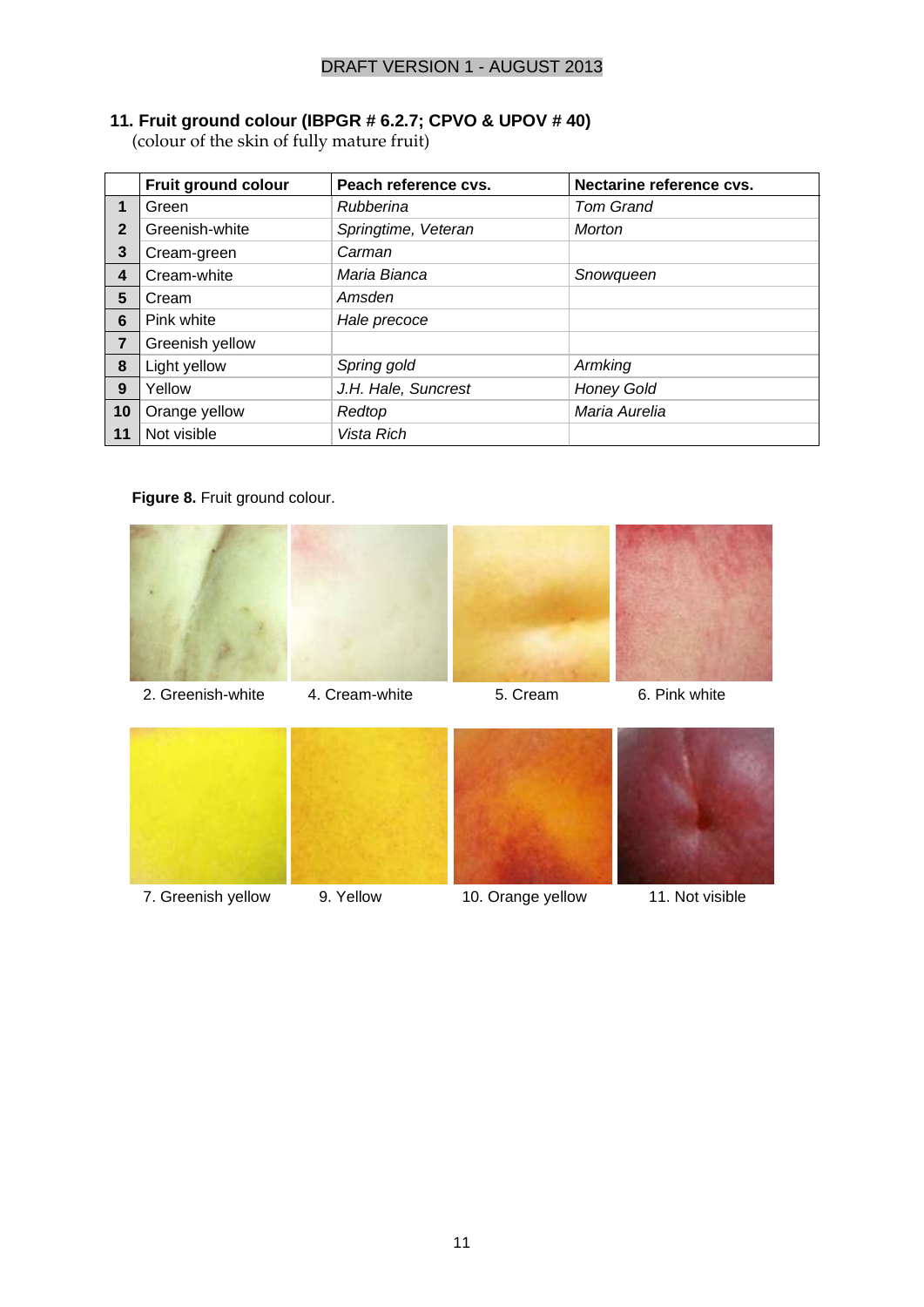#### **12. Fruit over colour (adapted from IBPGR # 6.2.8; CPVO & UPOV # 43)**

(over colour of the skin of fully mature fruit)

|                | <b>Fruit over colour</b> | Peach reference cultivars | Nectarine reference cvs. |
|----------------|--------------------------|---------------------------|--------------------------|
|                | Absent                   | Ghiaccio 1                |                          |
| $\overline{2}$ | Orange red               | Velvet                    |                          |
| $\mathbf{3}$   | <b>Pink</b>              | Genard                    |                          |
| 4              | Pink red                 |                           | Fuzalode                 |
| 5              | Light red                | Redtop                    |                          |
| 6              | Medium red               |                           | <b>Red Diamond</b>       |
| 7              | Dark red                 | Redwing                   |                          |
| 8              | <b>Blackish red</b>      | Vista Rich                |                          |

**Figure 9.** Fruit over colour.

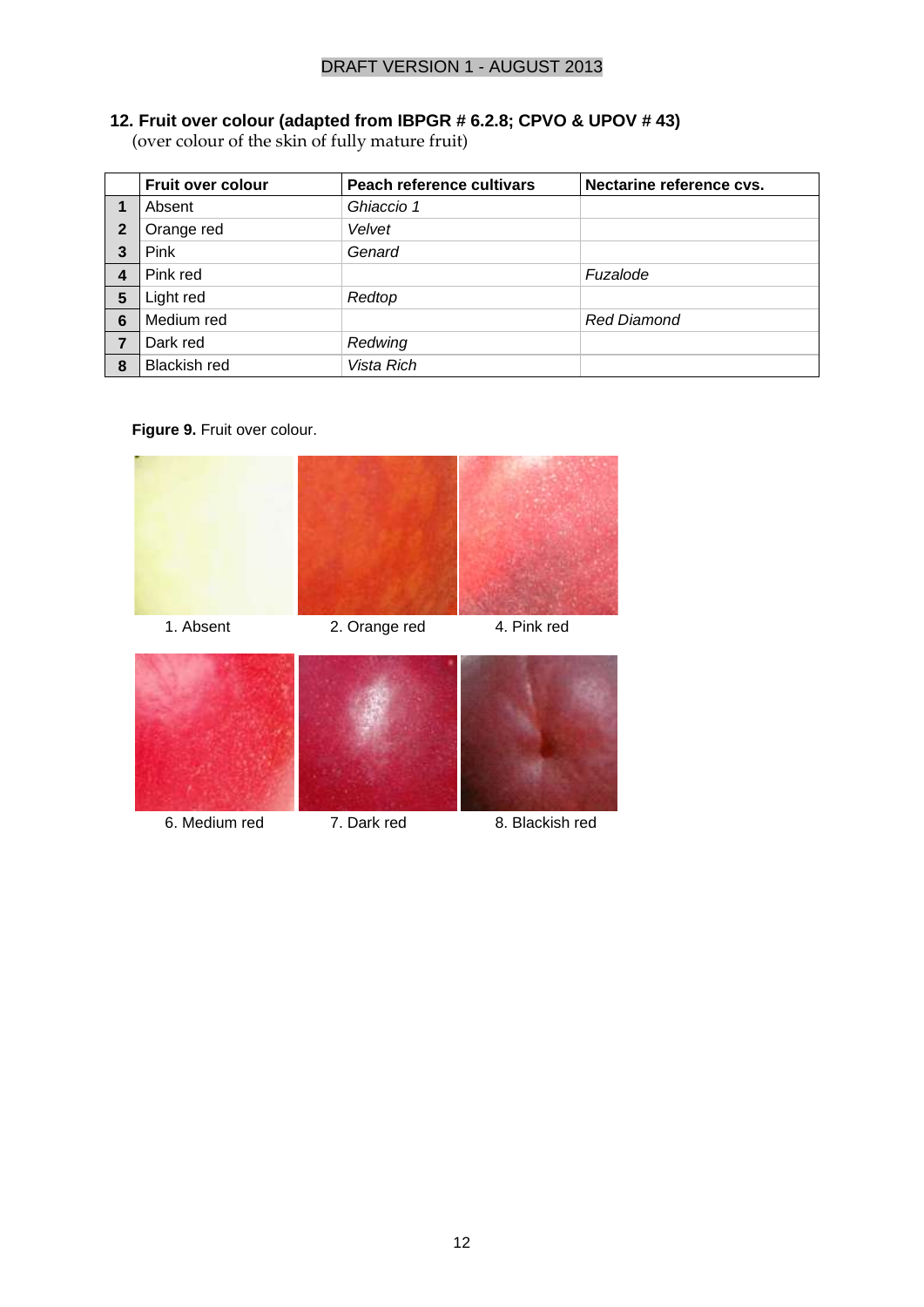#### **13. Extent of fruit over colour (CPVO & UPOV # 43)**

(blush: anthocyanin coloration of skin)

|                | <b>Fruit over colour</b> | Over colour<br>extent $(\%)$ | Peach reference cvs.  | Nectarine reference cvs. |
|----------------|--------------------------|------------------------------|-----------------------|--------------------------|
|                | None                     | 0                            | Ghiaccio 1, Oro A     |                          |
| $\overline{2}$ | Very slight              | $10 \div 15$                 |                       |                          |
| 3              | Slight                   | $15 - 30$                    | Amsden                | Armking                  |
| $\overline{4}$ | Slight to medium         | $30 - 45$                    |                       |                          |
| 5              | Medium                   | $45 \div 60$                 | Redhaven, J.H. Hale   | May Grand                |
| 6              | Medium to widespread     | $60 - 75$                    |                       |                          |
| $\overline{7}$ | Widespread               | $75 - 90$                    | Suncrest, Springcrest | <b>Red Gold</b>          |
| 8              | Very widespread          | $90 \div 100$                |                       | Big Top                  |
| 9              | Hiding ground colour     |                              | Vista Rich            |                          |

Figure 10. Extent of over colour.



## 2. Very slight

6. Medium to widespread 8. Very widespread 9. Hiding ground colour 6. Medium to widespread 8. Very widespread 9. Hiding ground colour

- 6. Medium to widespread 8. Very widespread 9. Hiding ground colour
	-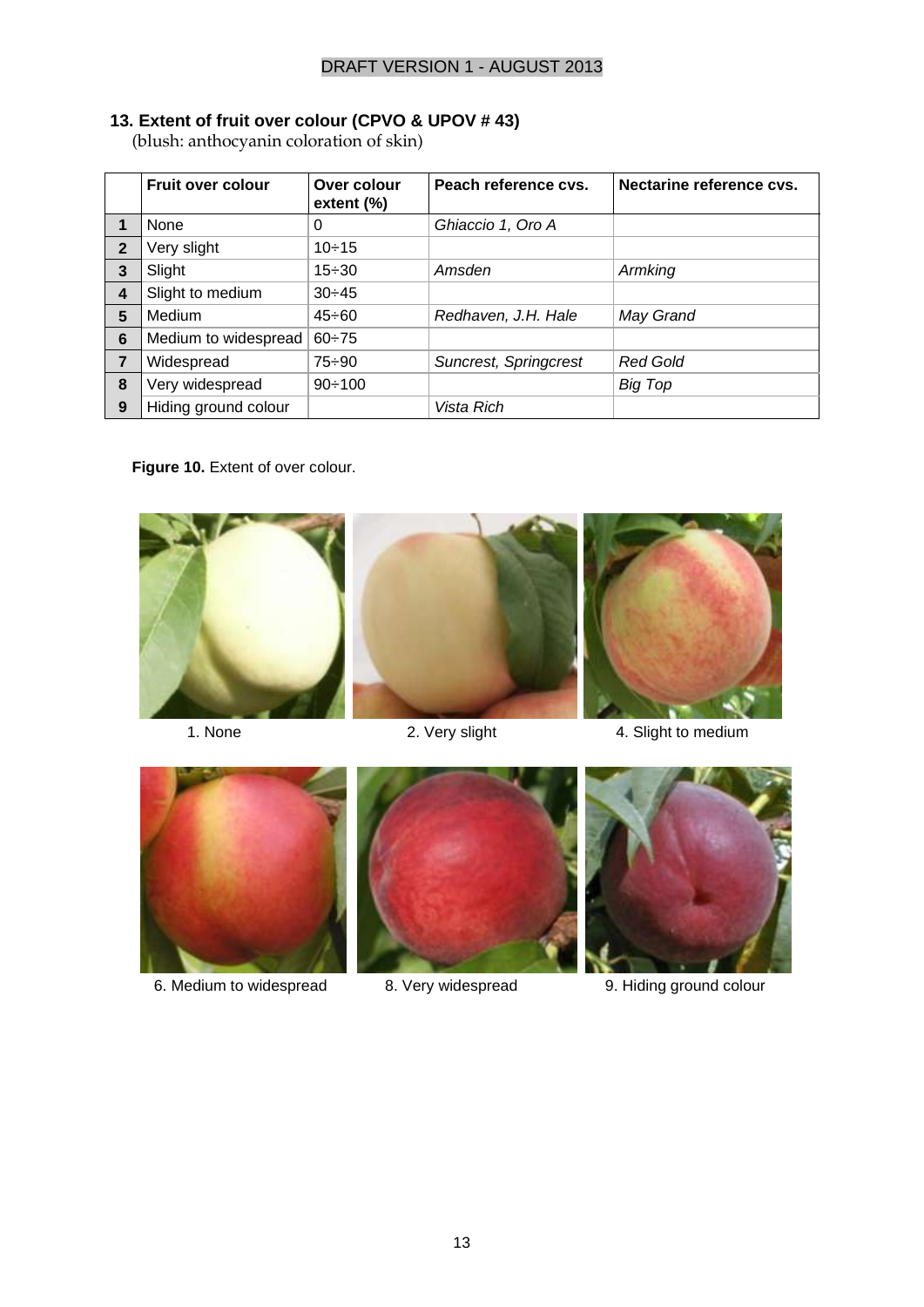#### **14. Flesh type**

|                | <b>Flesh type</b> | Peach reference cvs. | Nectarine reference cvs. |
|----------------|-------------------|----------------------|--------------------------|
|                | Melting           | Redhaven             | <b>Spring Red</b>        |
| $\overline{2}$ | Non-melting       | Andross              | Maria Dorata             |
|                | Stony hard        | Yumyeong             |                          |
|                | Slow softening    |                      | Big Top                  |

The distinctive characteristics of the four flesh genotypes are detailed in the "Flesh phenotypes" paragraph (p. [3\)](#page-4-0).

## **15. Flesh firmness (IBPGR # 6.2.10; CPVO & UPOV # 50)**

(evaluated on fully mature fruits)

|                | <b>Flesh firmness</b> | Peach reference cvs. | Nectarine reference cvs. |
|----------------|-----------------------|----------------------|--------------------------|
|                | Very soft             | Tejon                | <b>Morton</b>            |
| $\overline{2}$ |                       |                      |                          |
| 3              | Soft                  | Amsden               | Mayred                   |
| $\overline{4}$ | X                     |                      |                          |
| 5              | Medium                | Redhaven             | Firebrite                |
| 6              | X                     |                      | Fantasia                 |
| $\overline{7}$ | Firm                  | <b>Rich Lady</b>     |                          |
| 8              | X                     |                      | <b>Big Top</b>           |
| 9              | Very firm             | Yumyeong             |                          |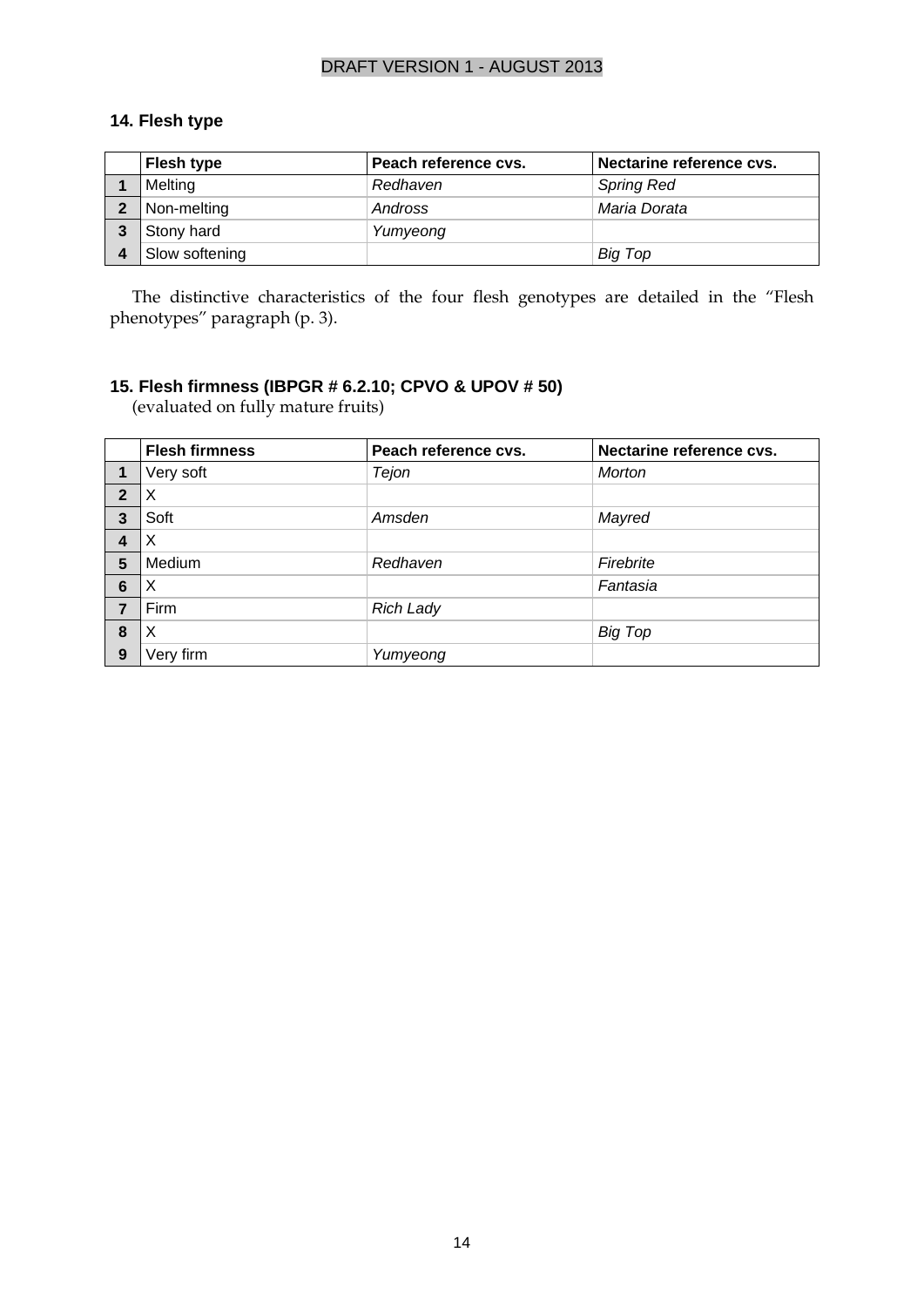#### **16. Flesh colour (IBPGR #4.2.5; CPVO & UPOV # 51)**

**(**excluding anthocyanin coloration**)**

|                | <b>Flesh colour</b> | Peach reference cvs. | Nectarine reference cvs. |
|----------------|---------------------|----------------------|--------------------------|
|                | Greenish white      | Amsden               | <b>Morton</b>            |
| $\overline{2}$ | White (snow white)  | Springtime           | Caldesi 2000             |
| 3              | Cream white         | Maria Bianca         | <b>Snow Queen</b>        |
| 4              | Greenish yellow     | Vesuvio              | Armking                  |
| $5\phantom{1}$ | Light yellow        | Redhaven             | Springred                |
| 6              | Yellow              |                      | <b>Big Top</b>           |
| $\overline{7}$ | Orange yellow       | Babygold 6           | Maria Aurelia            |
| 8              | Orange              |                      | Sungold                  |

**Figure 11**. Flesh colour.

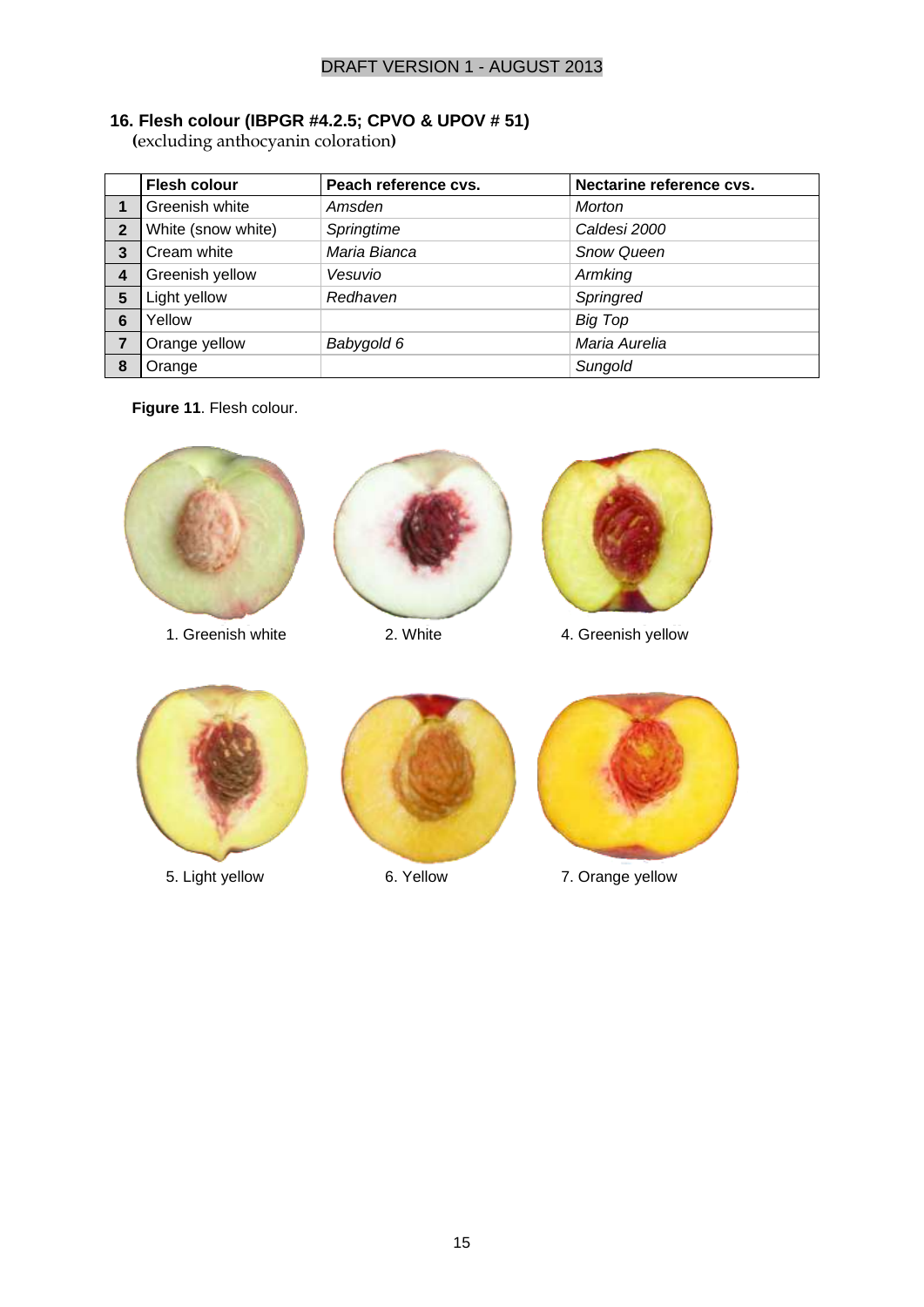|                | Red colour in the flesh             | Peach reference cvs. | Nectarine reference cvs. |
|----------------|-------------------------------------|----------------------|--------------------------|
|                | Absent                              | Ghiaccio 1           |                          |
| $\mathbf{2}$   | Weak                                | <b>Rich Lady</b>     |                          |
| 3              | Only under the skin                 |                      | Nectavigne               |
| $\overline{4}$ | Under the skin and around the stone |                      |                          |
| 5              | Only around the stone               | Summer Lady          |                          |
| 6              | In the whole flesh, faint           | Royal Majestic       |                          |
|                | In the whole flesh, intense         | Sanguine Vineuse     |                          |

**17. Anthocyanin coloration of the flesh (CPVO & UPOV # 52, 53, 54)**





Note: the onset of the red colour in the flesh, if any, usually occurs at the fruit maturity stage. The red pigments can be located under the skin and/or around the stone (the two positions are independent), and their amount and distribution in the flesh depend on the genotype but are also influenced by the environment (quantitative trait).

In the case of the "blood flesh" fruit, two different genes responsible for the intense and widespread red coloration of the flesh have been found so far:

- *1. Bf/-* The red pigment appears since the early developmental stage of the fruit and is under the control of a single dominant Mendelian trait (Werner et al. 1998); it is invariably associated with the red midrib leaf phenotype and reduced tree vigour.
- *2. DBf/-* This gene is also single and dominant, but the red pigment appears only in the later stages of the fruit development, and is neither associated to the red midrib or the reduced vigour (T. Pascal, personal communication).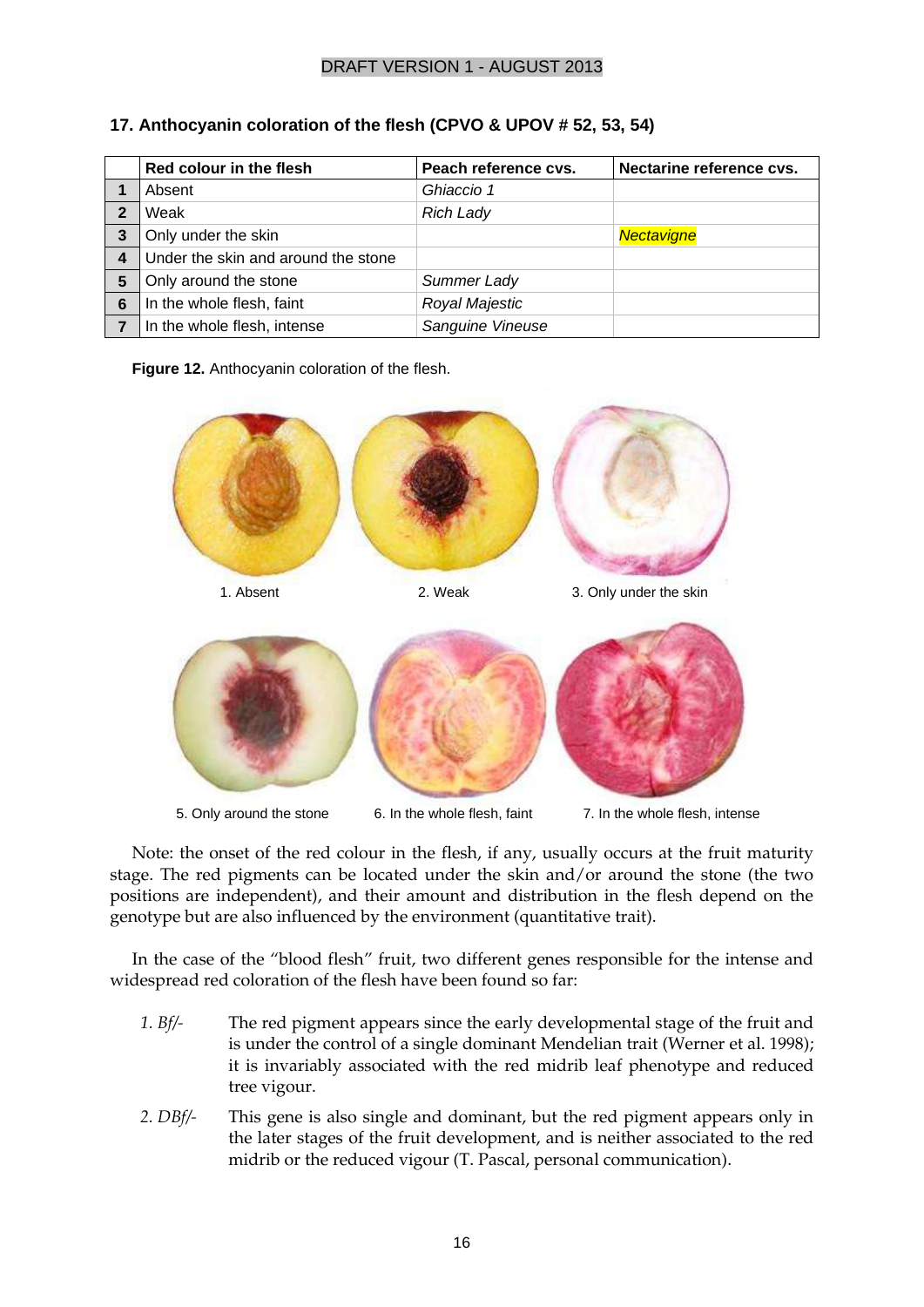| <b>Flesh-to-stone adherence</b> | l Peach reference cvs. | Nectarine reference cvs. |
|---------------------------------|------------------------|--------------------------|
| Freestone                       | Elberta                | Maria Aurelia            |
| Semi-freestone                  | Cardinal               | Maria Emilia             |
| Clingstone                      | Andross                | Fairlane                 |

#### **18. Flesh-to-stone adherence (IBPGR # 6.3.3; CPVO & UPOV # 64-65)**

#### **Figure 13.** Flesh-to-stone adherence.



# **19. Stone shape (IBPGR # 6.3.2; CPVO & UPOV # 59**

(lateral view)

| Stone shape     | Peach reference cvs. | Nectarine reference cys. |
|-----------------|----------------------|--------------------------|
| Oblate          | <b>Stark Saturn</b>  | Mesembrine               |
| Round           | Cresthaven, Andross  |                          |
| <b>Elliptic</b> |                      | Orion                    |
| <b>Obovate</b>  | Rubidoux             |                          |

**Figure 14.** Stone shape.



1. Oblate 2. Round 3. Elliptic 4. Obovate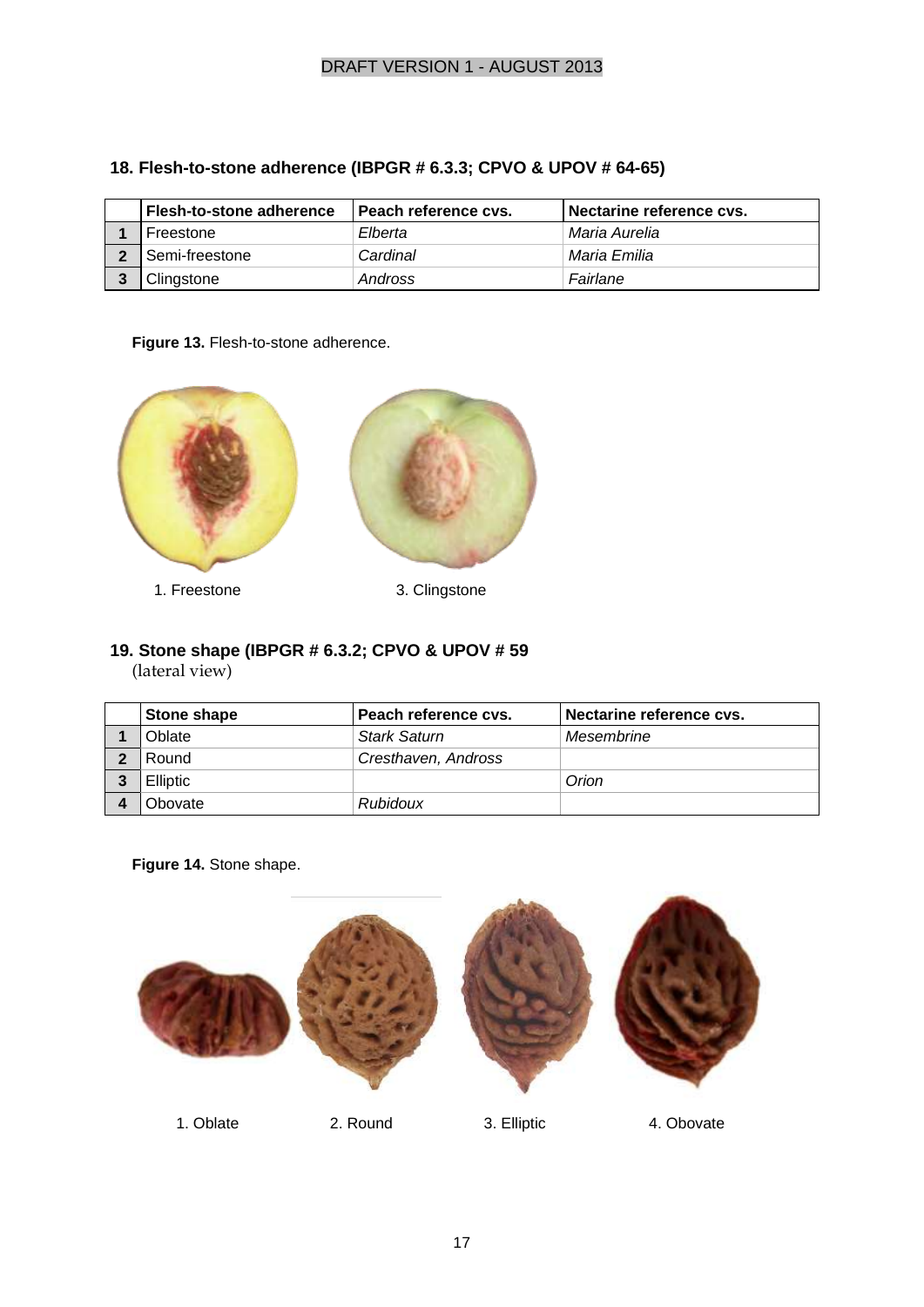#### **20. Fruit Soluble Solids Content (SSC)**

(instrumental measure)

|                | Soluble solids content | % Brix    | Peach reference cvs. | Nectarine reference cvs. |
|----------------|------------------------|-----------|----------------------|--------------------------|
|                | Extremely low content  | <8        |                      |                          |
| $\overline{2}$ | X                      | $8-9$     | Francoise            | Weinberger               |
| 3              | Low content            | $9 - 10$  | Alexandra            | Armking                  |
| 4              | X                      | $10 - 11$ |                      |                          |
| 5              | Medium content         | $11 - 12$ | Redhaven             | Orion                    |
| 6              | X                      | $12 - 13$ |                      |                          |
| 7              | High content           | $13 - 14$ | Royal Time           | Big Top                  |
| 8              | Very high content      | $14 - 15$ | <b>Stark Saturn</b>  |                          |
| 9              | Extremely high content | $>15$     | Sweet cap            | Romagna Top              |

#### **21. Fruit Titratable Acidity (TA)**

(instrumental measure)

|              | <b>Acid content</b>          | TA (meq/l) | Peach reference cvs. | Nectarine reference cvs. |
|--------------|------------------------------|------------|----------------------|--------------------------|
| 1            | <b>Extremely low content</b> | $30$       |                      |                          |
| $\mathbf{2}$ | X                            | $30 - 50$  | <b>Stark Saturn</b>  | Zephir                   |
| 3            | Low content                  | 50-70      | <b>Sweet Fire</b>    | Big top                  |
| 4            | х                            | 70-90      | Andross              |                          |
| 5            | Intermediate content         | 90-110     | Redhaven             | Rita Star, Rose Diamond  |
| 6            | х                            | 110-130    |                      |                          |
|              | High content                 | 130-150    | <b>Rubirich</b>      | <b>Nectaross</b>         |
| 8            | Very high                    | 150-170    | Regina d'Ottobre     | Armking, Sweet Lady      |
| 9            | Extremely high content       | >170       |                      | <b>August Red</b>        |

#### **22. Sensorial analysis of sugar/acid ratio**

|                         | <b>Balance acidity/sweetness of flesh</b> | Peach reference cvs. | Nectarine reference cvs. |
|-------------------------|-------------------------------------------|----------------------|--------------------------|
|                         | Extremely acid taste                      |                      |                          |
| $\mathbf{2}$            | ΙX                                        | <b>Rich May</b>      | Big Ball, Armking        |
| 3                       | Acid taste                                | <b>Rich Lady</b>     | <b>Nectaross</b>         |
| $\overline{\mathbf{4}}$ | ΙX                                        |                      |                          |
| 5                       | lBalanced taste                           | O'Henry              |                          |
| 6                       | ΙX                                        |                      |                          |
|                         | Sweet taste                               | <b>Sweet Cap</b>     | Big Top, Zephir          |
| 8                       | ΙX                                        | <b>Royal Glory</b>   |                          |
| 9                       | <b>Extremely sweet taste</b>              |                      |                          |

When tasting a fruit, the general impression of the taste can be defined relatively easily by the relative balance between acidity and sweetness perception. In a scale 1 to 9, the lowest class is that where the perception of sour taste almost completely masks the perception of sweetness of the fruit and vice versa for the highest class.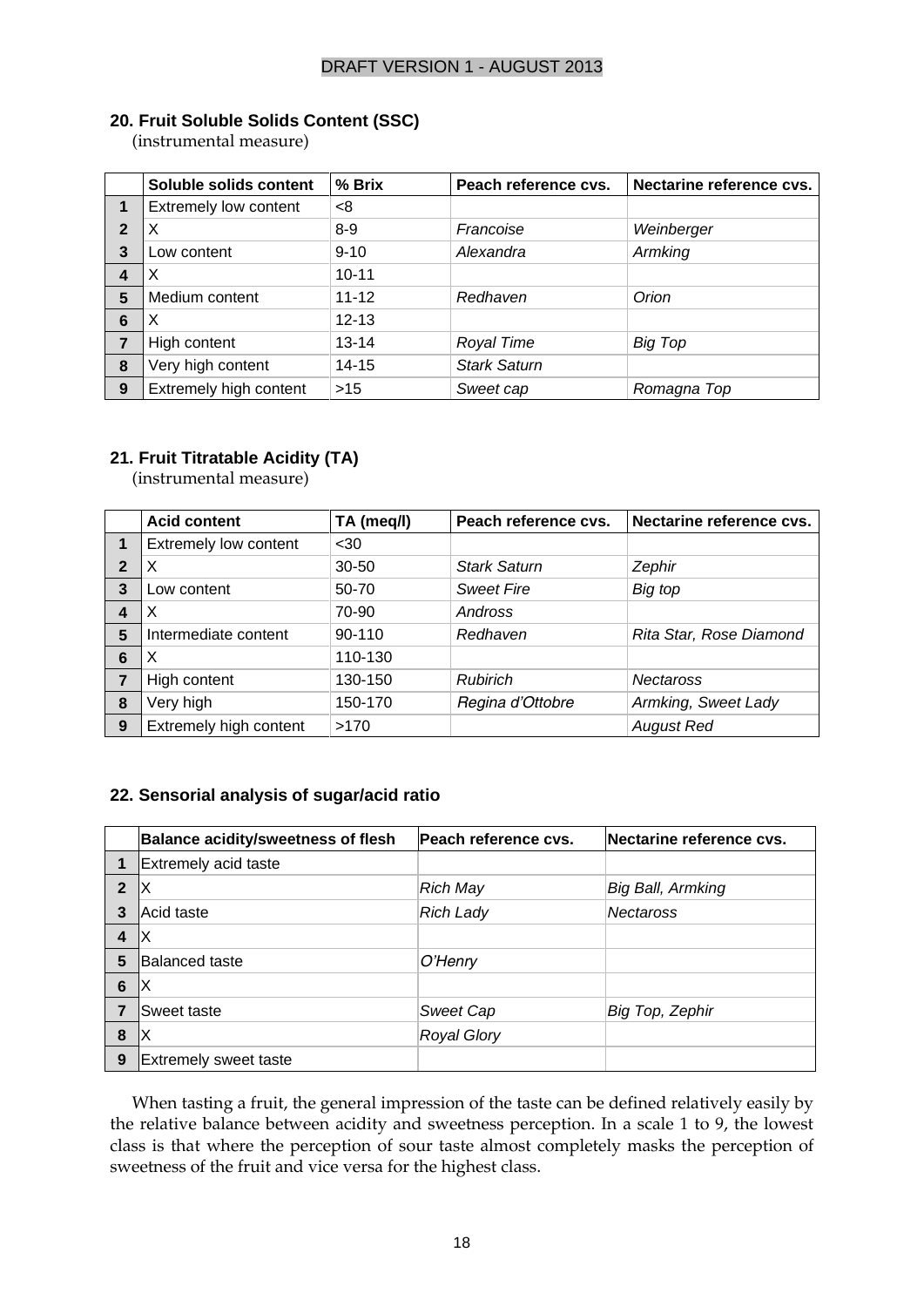#### **23. Sensorial analysis of Global Taste Quality**

|                | <b>Global taste quality</b> |
|----------------|-----------------------------|
|                | <b>Extremely poor</b>       |
| $\overline{2}$ | Very poor                   |
| 3              | Poor                        |
| 4              | Poor to good                |
| 5              | Good                        |
| 6              | Good to very good           |
| $\overline{7}$ | Very good                   |
| 8              | x                           |
| 9              | Extremely good              |

The evaluator is asked to assess the fruit taste quality on a 1 to 9 scale, as the result of the overall evaluation of the several sensory attributes which are known to affect taste (e.g. sweetness, acidity, sweetness/acidity balance, flesh texture and firmness, juiciness, etc.).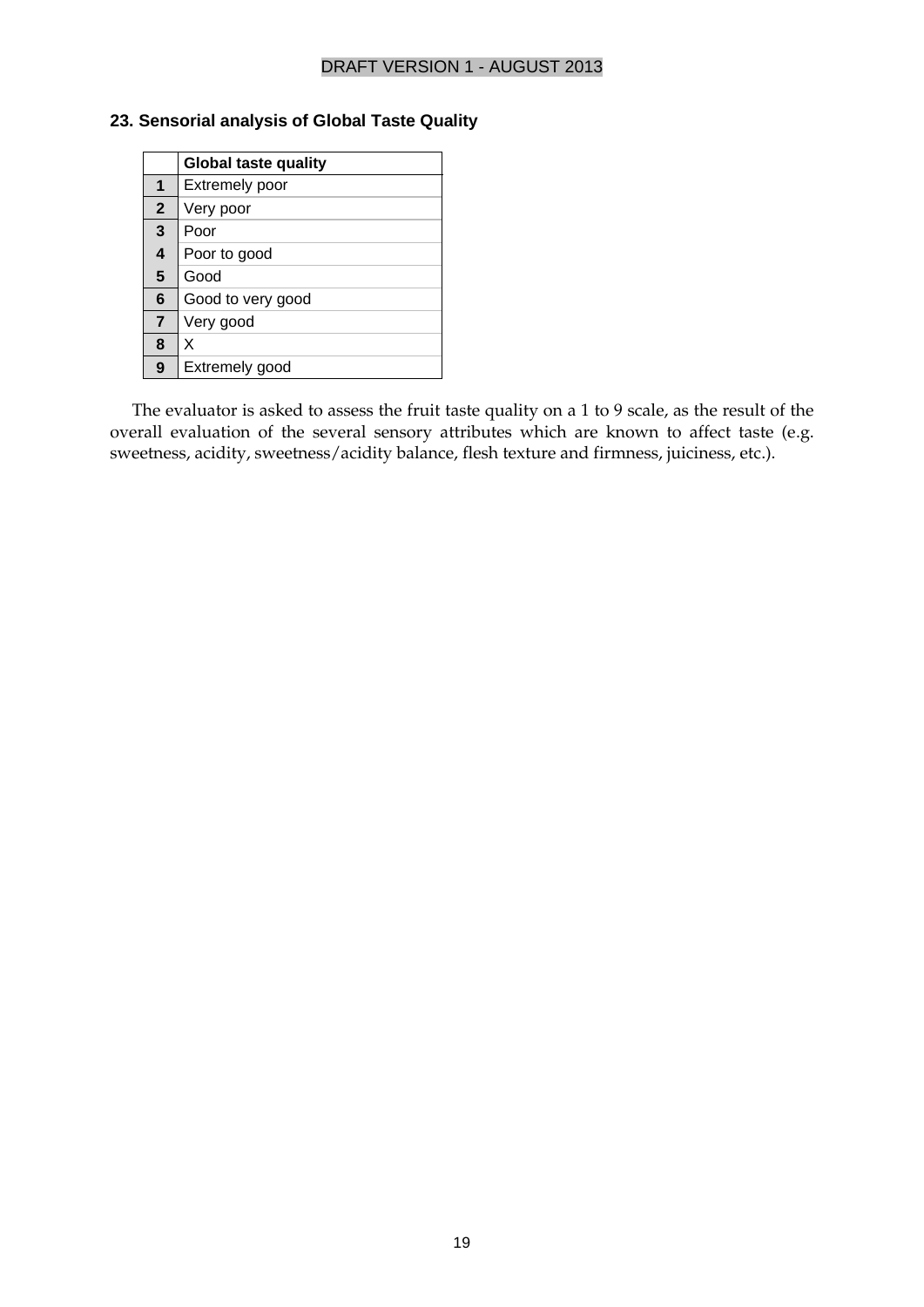## **Second Priority Descriptors for Peach**

#### **24. Tree vigour (IBPGR # 6.1.2; CPVO & UPOV # 2)**

|                | Tree vigour      | Peach reference cvs. | Nectarine reference cvs. |
|----------------|------------------|----------------------|--------------------------|
| 1              | Extremely weak   |                      |                          |
| $\overline{2}$ | Very weak        |                      |                          |
| 3              | Weak             | J.H. Hale            | Mayred                   |
| 4              | X                |                      |                          |
| 5              | Medium           | Redhaven             | Nectarose                |
| 6              | X                |                      |                          |
| 7              | Strong           | Springtime           | Flavortop                |
| 8              | Very strong      |                      |                          |
| 9              | Extremely strong |                      |                          |

#### **25. Chilling requirement (IBPGR # 6.1.3)**

 $(CH = number of hours below 7°C required to overcome endodormancy)$ 

|                | <b>Chilling</b><br>requirement | <b>Amount of CH</b> | Peach reference cvs.  | <b>Nectarine reference</b><br>CVS. |
|----------------|--------------------------------|---------------------|-----------------------|------------------------------------|
| 1              | <b>Extremely low</b>           | <100                | <b>FlordaGrande</b>   |                                    |
| $\overline{2}$ | Very low                       | 100-200             | Flordaprince          | Mayglo                             |
| 3              | Low                            | 200-300             | Oro A                 |                                    |
| 4              | Medium-low                     | 300-500             | Flordaking            |                                    |
| 5              | Medium                         | 500-700             | <b>Spring Crest</b>   | Armking                            |
| 6              | Medium-high                    | 700-900             | Elegant Lady, Fayette | Indipendence                       |
| $\overline{7}$ | High                           | 900-1100            | Redhaven              | <b>Spring Red</b>                  |
| 8              | Very high                      | 1100-1300           |                       |                                    |
| 9              | Extremely high                 | >1300               |                       |                                    |

The peach and reference varieties categorized by their CH requirement were taken from Okie (1998). Their chilling requirement was directly calculated (Weinberger 1950) or inferred by comparison with the bloom date of cultivars of known chilling requirement.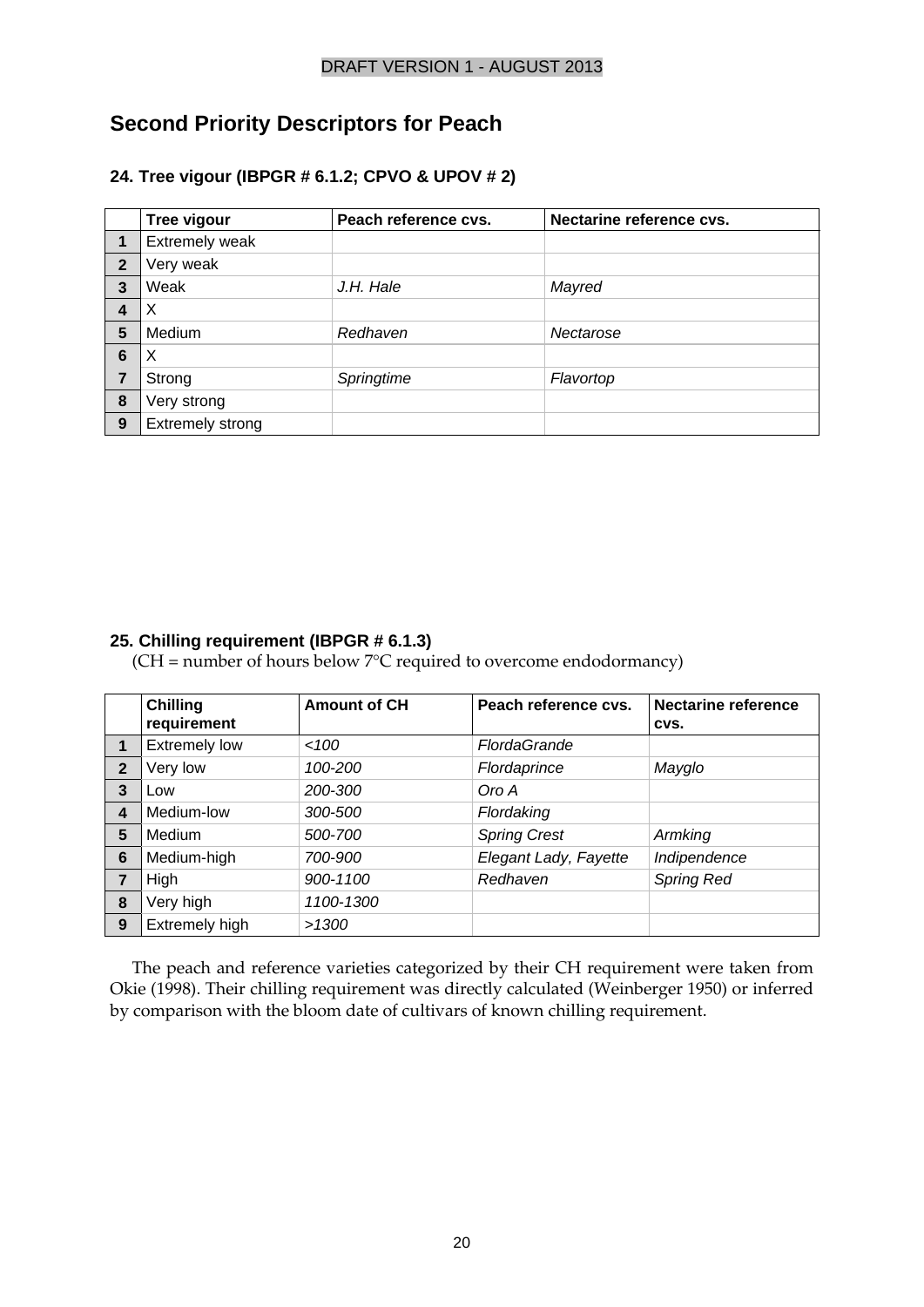#### **26. Density of flower buds (CPVO & UPOV # 8)**

(to be assessed on one-year-old shoots)

|                | Density of flower buds  | Peach reference cvs. | Nectarine reference cvs. |
|----------------|-------------------------|----------------------|--------------------------|
|                | <b>Extremely sparse</b> |                      |                          |
| $\overline{2}$ | X                       |                      |                          |
| 3              | Very sparse             |                      | Big Top                  |
| 4              | Х                       |                      |                          |
| 5              | Medium                  | <b>Rich Lady</b>     |                          |
| $6\phantom{1}$ | X                       |                      |                          |
| 7              | Very dense              |                      |                          |
| 8              | X                       |                      | Armking                  |
| 9              | <b>Extremely dense</b>  |                      |                          |

#### **Figure 15.** Density of flower buds.



2. Very sparse 2. Very sparse 2. Very dense

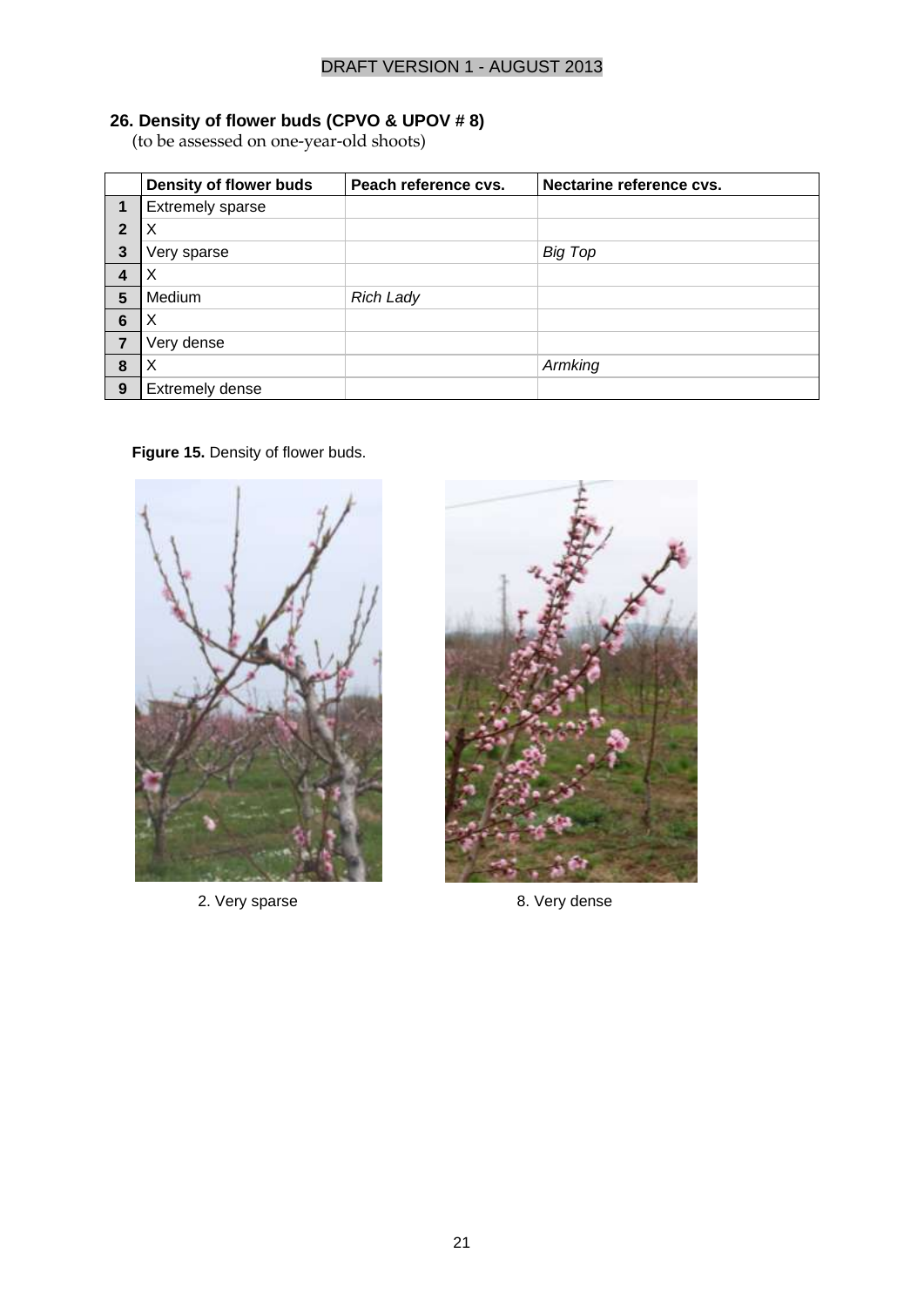## **27. Position of the stigma compared to the anthers (CPVO & UPOV # 16)**

| Position of the stigma |
|------------------------|
| <b>Below anthers</b>   |
| Same level as anthers  |
| Above anthers          |

**Figure 16.** Position of the stigma compared to the anthers.



1. Below the anthers 1. Below 1. Below



2. Same level as the anthers 3. Above the anthers Same level as the anthers  $\frac{3}{2}$ . Above the an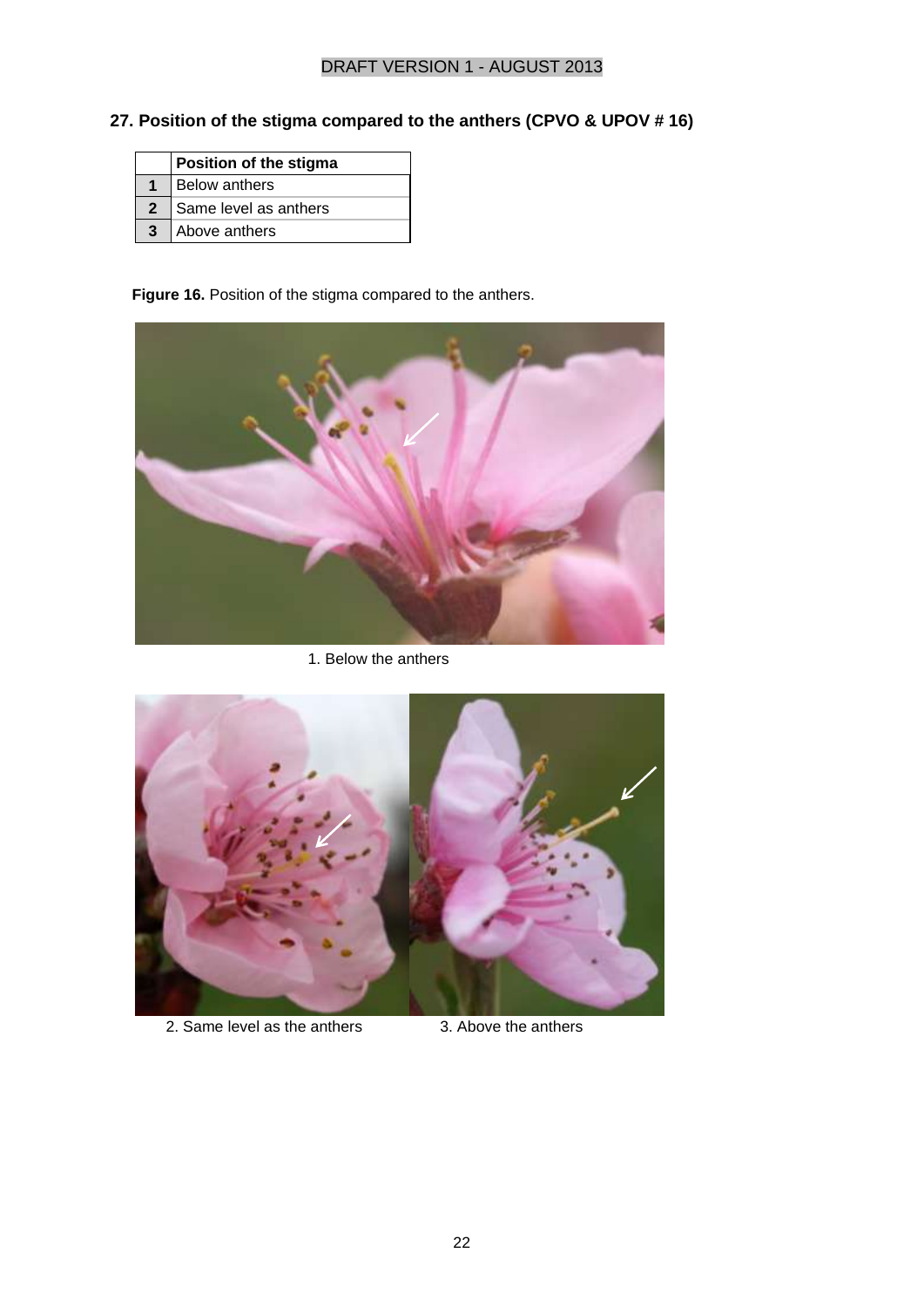|   | Pattern type        | Peach reference cvs     | Nectarine reference cvs. |
|---|---------------------|-------------------------|--------------------------|
|   | Solid               | <b>Diamond Princess</b> |                          |
|   | <b>Striped</b>      | Vista Rich              |                          |
|   | Mottled             |                         |                          |
|   | Marbled             | Zee Lady                |                          |
| 5 | Striped and marbled |                         |                          |
|   | Other               |                         |                          |

## **28. Pattern of skin over colour (IBPGR # 6.2.8; CPVO & UPOV # 43)**

#### **Figure 17.** Pattern of skin over colour.



- 
- 

#### **29. Fruit: prominence of suture (CPVO & UPOV # 37)**

|                | <b>Prominence degree</b> | Peach reference cvs | Nectarine reference cvs. |
|----------------|--------------------------|---------------------|--------------------------|
|                | <b>Extremely week</b>    |                     |                          |
| $\overline{2}$ | Very weak                |                     |                          |
| 3              | Weak                     |                     |                          |
| 4              | Weak to medium           |                     |                          |
| 5              | Medium                   |                     |                          |
| 6              | Medium to strong         |                     |                          |
|                | Strong                   |                     |                          |
| 8              | Very strong              |                     |                          |
| 9              | <b>Extremely strong</b>  |                     |                          |

**Figure 18.** Prominence of suture. Not yet available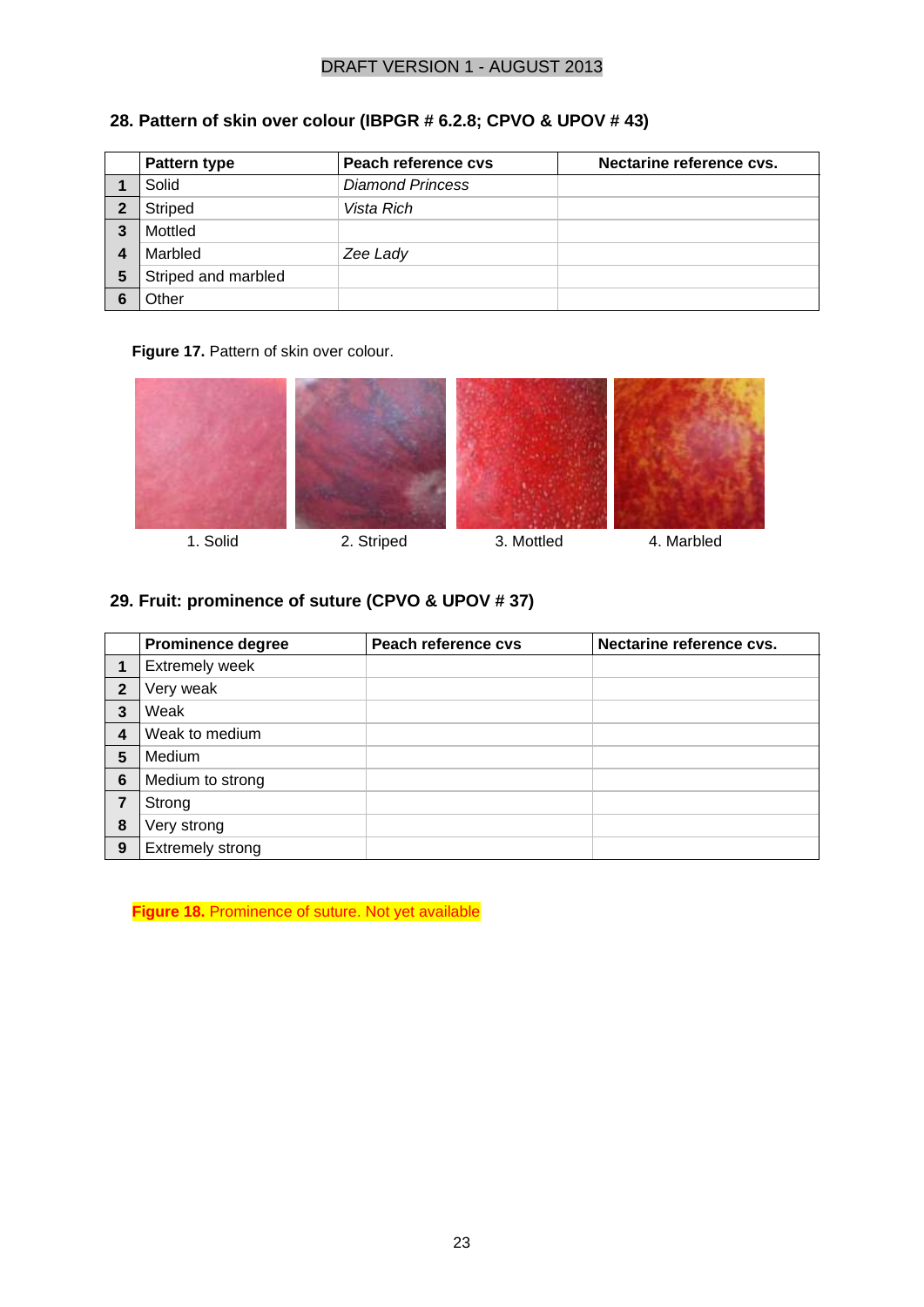## **30. Fruit: depth of stalk cavity (CPVO & UPOV # 38)**

|                | Depth of stalk cavity    | Peach reference cvs. | <b>Nectarine reference cvs</b> |
|----------------|--------------------------|----------------------|--------------------------------|
|                | <b>Extremely shallow</b> |                      |                                |
| $\overline{2}$ |                          | Stark Saturn, Ufo3   | Mesembrine                     |
| 3              | Shallow                  |                      |                                |
| 4              | Х                        |                      |                                |
| 5              | Medium                   | Crimson Lady         | Elegant Lady                   |
| 6              | X                        |                      |                                |
|                | Deep                     | <b>Rich Lady</b>     |                                |
| 8              | Very deep                |                      |                                |
| 9              | Extremely deep           |                      |                                |

## **31. Fruit: width of stalk cavity (CPVO & UPOV # 39)**

|                         | Width of stalk cavity   | Peach reference cvs. | <b>Nectarine reference cvs</b> |
|-------------------------|-------------------------|----------------------|--------------------------------|
|                         | <b>Extremely narrow</b> |                      |                                |
| $\mathbf{2}$            | Very narrow             |                      |                                |
| 3                       | <b>Narrow</b>           |                      | <b>Summer Beauty</b>           |
| $\overline{\mathbf{4}}$ |                         |                      |                                |
| 5                       | Medium                  | Fayette              | Elegant Lady                   |
| 6                       | X                       |                      |                                |
| 7                       | <b>Broad</b>            | Fairtime             |                                |
| 8                       | Very broad              |                      |                                |
| 9                       | <b>Extremely broad</b>  |                      |                                |

**Figure 19.** Fruit: depth and width of stalk cavity.

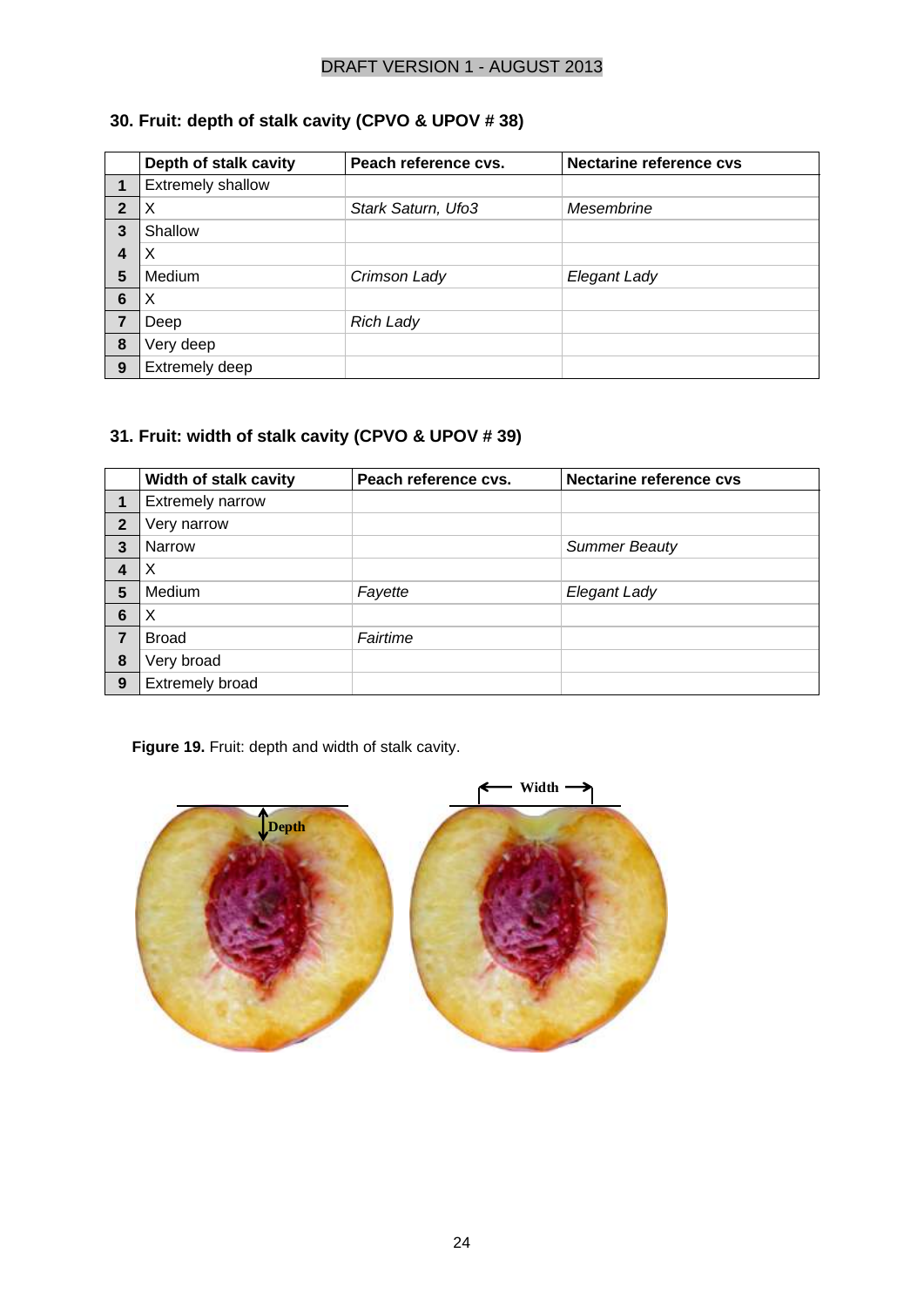## **32. Fruit: flesh fibre (CPVO & UPOV # 55)**

| <b>Fruit flesh fibre</b> | Peach reference cys. | Nectarine reference cvs. |
|--------------------------|----------------------|--------------------------|
| Absent or weak           | Redhaven             |                          |
| Moderate                 |                      | Big Top                  |
| Strong                   | Sunhigh, Oro A       |                          |

**Figure 20.** Flesh fibre.



3. Strong

#### **33. Stone: size compared to fruit (IBPGR # 6.3.1; CPVO & UPOV # 58)**

|                | Stone relative size to fruit | Peach reference cvs. | <b>Nectarine reference cvs</b> |
|----------------|------------------------------|----------------------|--------------------------------|
| 1              | <b>Extremely small</b>       |                      |                                |
| $\overline{2}$ | X                            |                      |                                |
| 3              | Small                        | Alex, Robin          |                                |
| 4              | X                            |                      |                                |
| 5              | Medium                       | Redhaven             |                                |
| 6              | X                            |                      |                                |
| 7              | Large                        | Somervee             |                                |
| 8              | X                            |                      |                                |
| 9              | <b>Extremely large</b>       |                      |                                |

#### **Figure 21.** Stone relative size to fruit. Photo for 5 to be changed

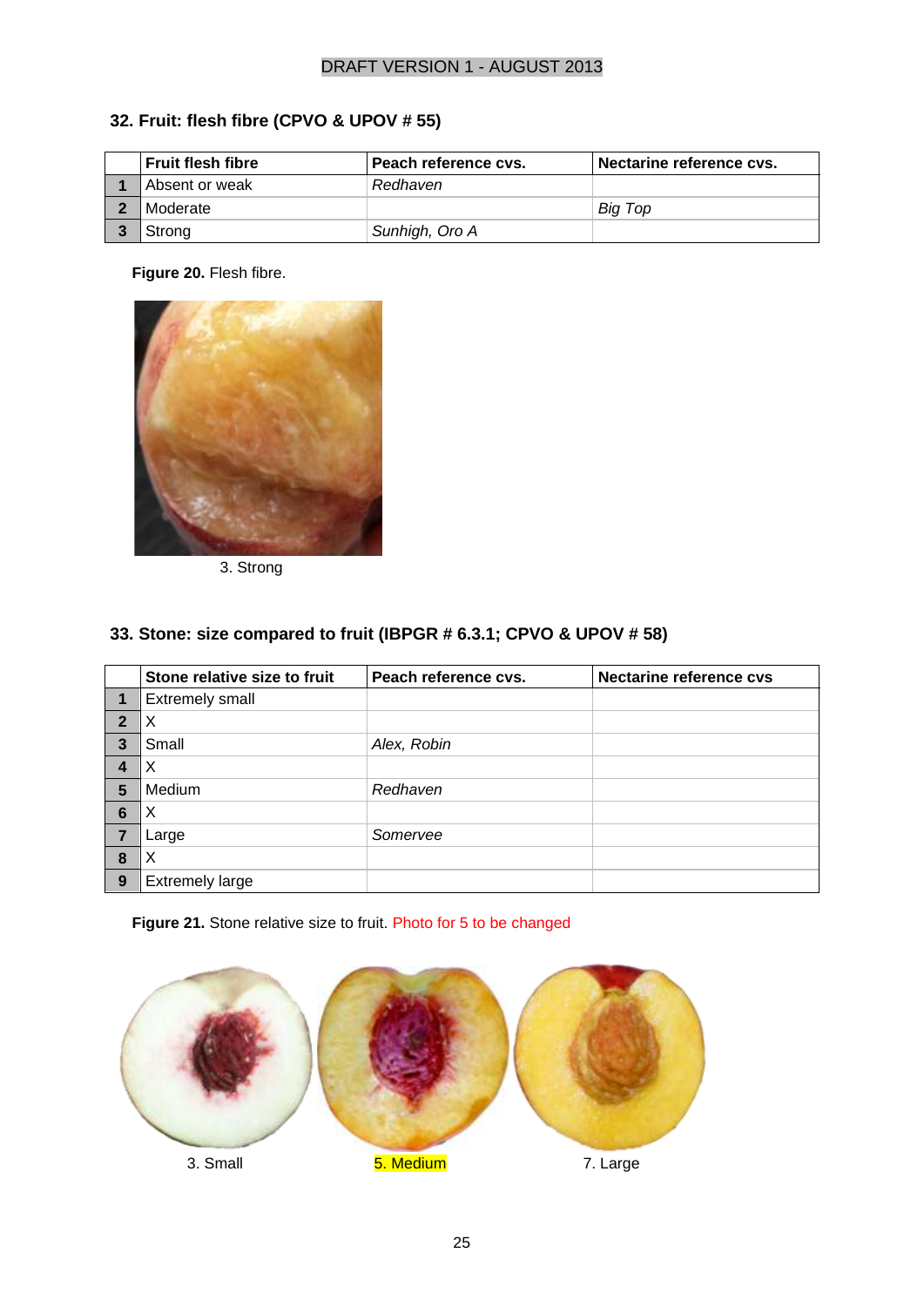## **34. Stone: relief of surface (CPVO & UPOV # 62)**

|              | Type of relief        |  |
|--------------|-----------------------|--|
|              | Only pits             |  |
| $\mathbf{2}$ | Predominantly pits    |  |
| 3            | Pits and grooves      |  |
| 4            | Predominantly grooves |  |
| 5            | Only grooves          |  |

**Figure 22.** Stone: relief of surface.





2. Predominantly pits 4. Predominantly grooves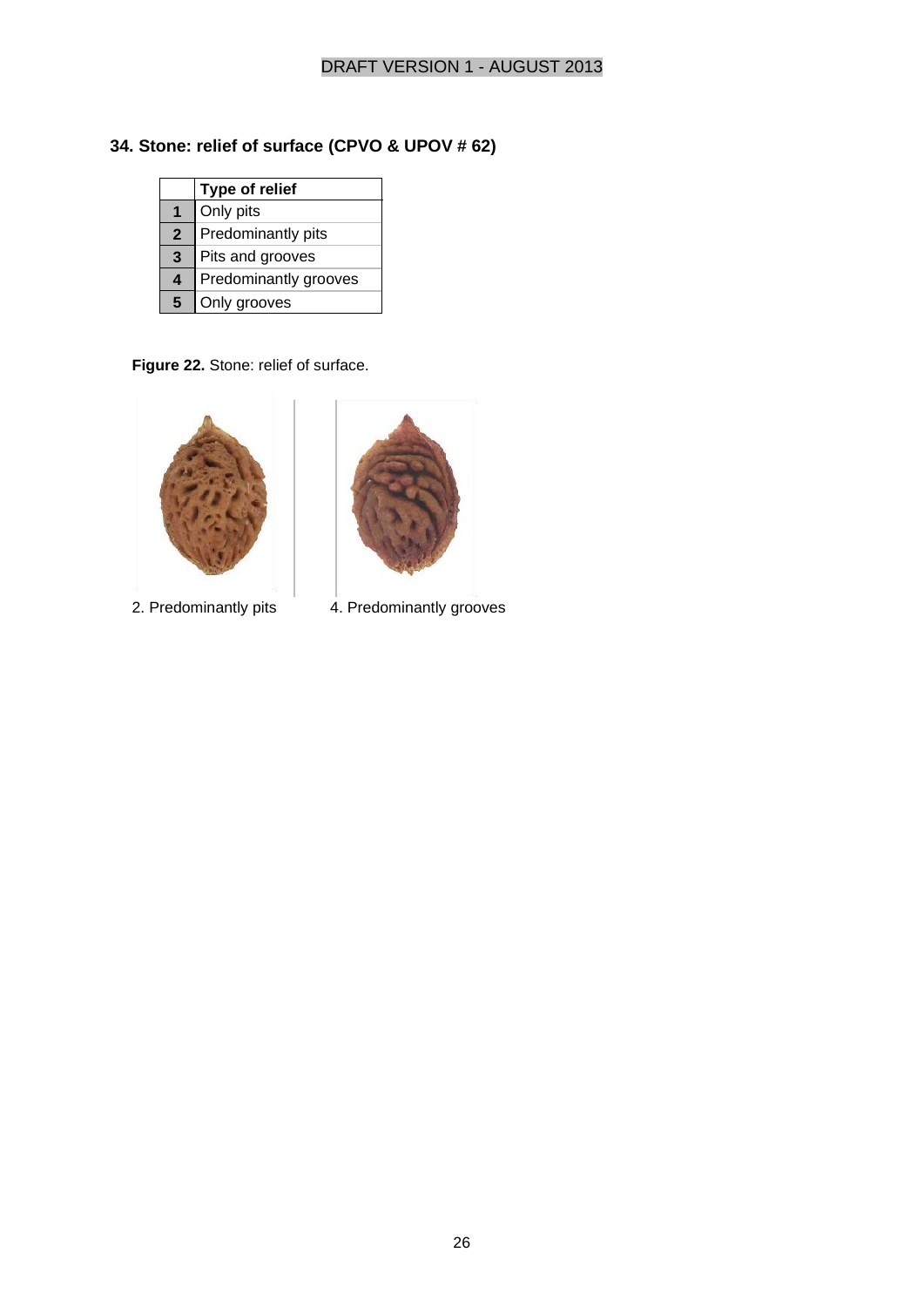|  |  |  |  |  |  | 35. Diseases: leaf and fruit susceptibility to leaf curl (IBPGR # 8.2.8) |  |
|--|--|--|--|--|--|--------------------------------------------------------------------------|--|
|--|--|--|--|--|--|--------------------------------------------------------------------------|--|

(agent: *Taphrina deformans*)

|              | Degree of<br>susceptibility to<br>leaf curl | <b>Incidence</b><br>(%) | <b>Cultivars</b>                 | Remarks, observation in the field                                                                             |
|--------------|---------------------------------------------|-------------------------|----------------------------------|---------------------------------------------------------------------------------------------------------------|
| $\mathbf 1$  | None                                        | 0                       | Cesarini*                        | No visible symptom at all                                                                                     |
| $\mathbf{2}$ | Very low                                    | $0 \div 1$              | Bella di Roma,<br>Aliblanca      | Only one or few leaves affected, only<br>detectable on close scrutiny of the tree                             |
| 3            | Low                                         | $1 \div 5$              | Big Top,<br>Redhaven             | Infected leaves readily apparent but<br>without important consequences for the<br>tree                        |
| 4            | X                                           | X                       | Fayette                          |                                                                                                               |
| 5            | Medium                                      | ~25                     | <b>Summer Rich</b>               | Widespread symptoms on a substantial<br>part of leaves and young shoots. Possible<br>symptoms on a few fruits |
| 6            | X                                           | X                       |                                  |                                                                                                               |
| 7            | High                                        | $~1$ – 50               | Fairlane,<br><b>Tropic Sweet</b> | Heavy infection on the whole canopy.<br>Symptoms also on fruits                                               |
| 8            | X                                           | ~175                    |                                  |                                                                                                               |
| 9            | Extremely high                              | > 90                    |                                  | Tree survival seriously compromised                                                                           |

**\*** The resistance of Cesarini to the leaf curl disease agent is, indeed, due to the rapid host cell death due to a hypersensitive response at the infection site; dying cells prevent further pathogen development.

**Figure 23.** Young shoot (left) and nectarine fruit (top centre) badly injured by the leaf curl agent. On the right, canopy of the peach cv. 'Ruby Pearl' (untreated), in a year particularly favourable to the disease. Susceptibility score attributed to the tree =  $7$  (High).

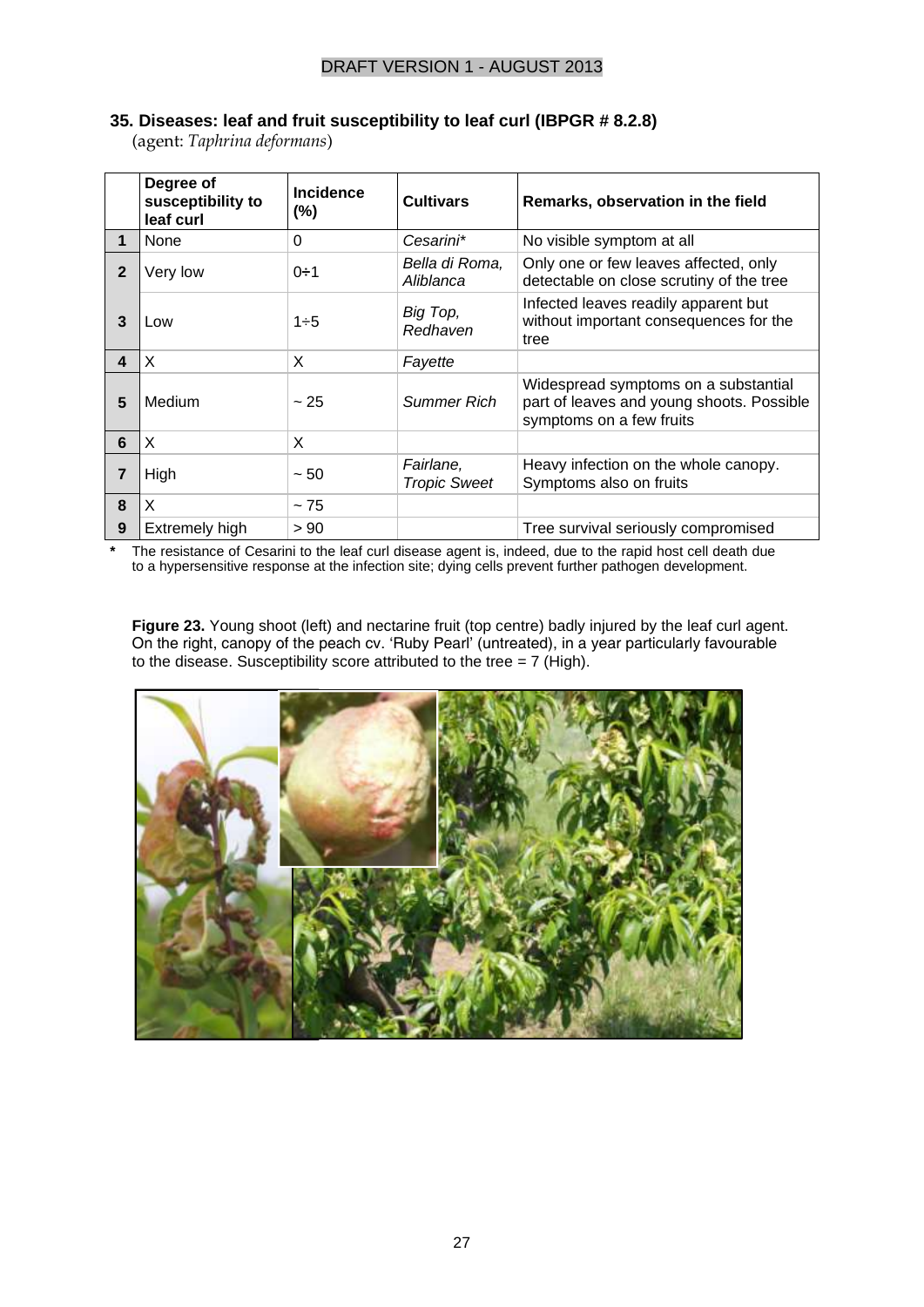|  |  | 36. Diseases: leaf and fruit susceptibility to powdery mildew (IBPGR # 8.2.2) |  |  |  |  |
|--|--|-------------------------------------------------------------------------------|--|--|--|--|
|  |  |                                                                               |  |  |  |  |

(agent: *Sphaeroteca pannosa*)

|                | Degree of<br>susceptibility to<br>powdery mildew | <b>Incidence</b><br>$(\% )$ | <b>Cultivars</b>          | Remarks, observation in the field                                                       |
|----------------|--------------------------------------------------|-----------------------------|---------------------------|-----------------------------------------------------------------------------------------|
| 1              | None                                             | 0                           | Oro A                     | No visible symptom at all                                                               |
| $\mathbf{2}$   | Very low                                         | $0 - 1$                     |                           | One or very few organs affected, only<br>detectable on close scrutiny of the tree       |
| 3              | Low                                              | $1 \div 5$                  | Redhaven                  | Infected organs readily apparent but without<br>important consequences for the tree     |
| 4              | X                                                | X                           | Fayette,<br>Independence  |                                                                                         |
| 5              | Medium                                           | ~25                         | Caldesi 2010              | Widespread symptoms over the tree on a<br>substantial part of the fruits and the leaves |
| 6              | X                                                | X                           |                           |                                                                                         |
| $\overline{7}$ | High                                             | $~1$ – 50                   | Nectaross,<br>Silver King | Heavy infection (approximately half of the<br>fruits/leaves are infected)               |
| 8              | X                                                | ~175                        |                           |                                                                                         |
| 9              | Extremely high                                   | > 90                        |                           | Tree survival seriously compromised                                                     |

Figure 24. Typical spots in nectarine (above, left) and peach (above, right) fruits. In the picture below, very severe symptoms of powdery mildew infection on shoots/leaves (susceptibility ranking attributed to the tree = 9) as compared to a sound leaf from a resistant genotype  $(rank=0)$ .

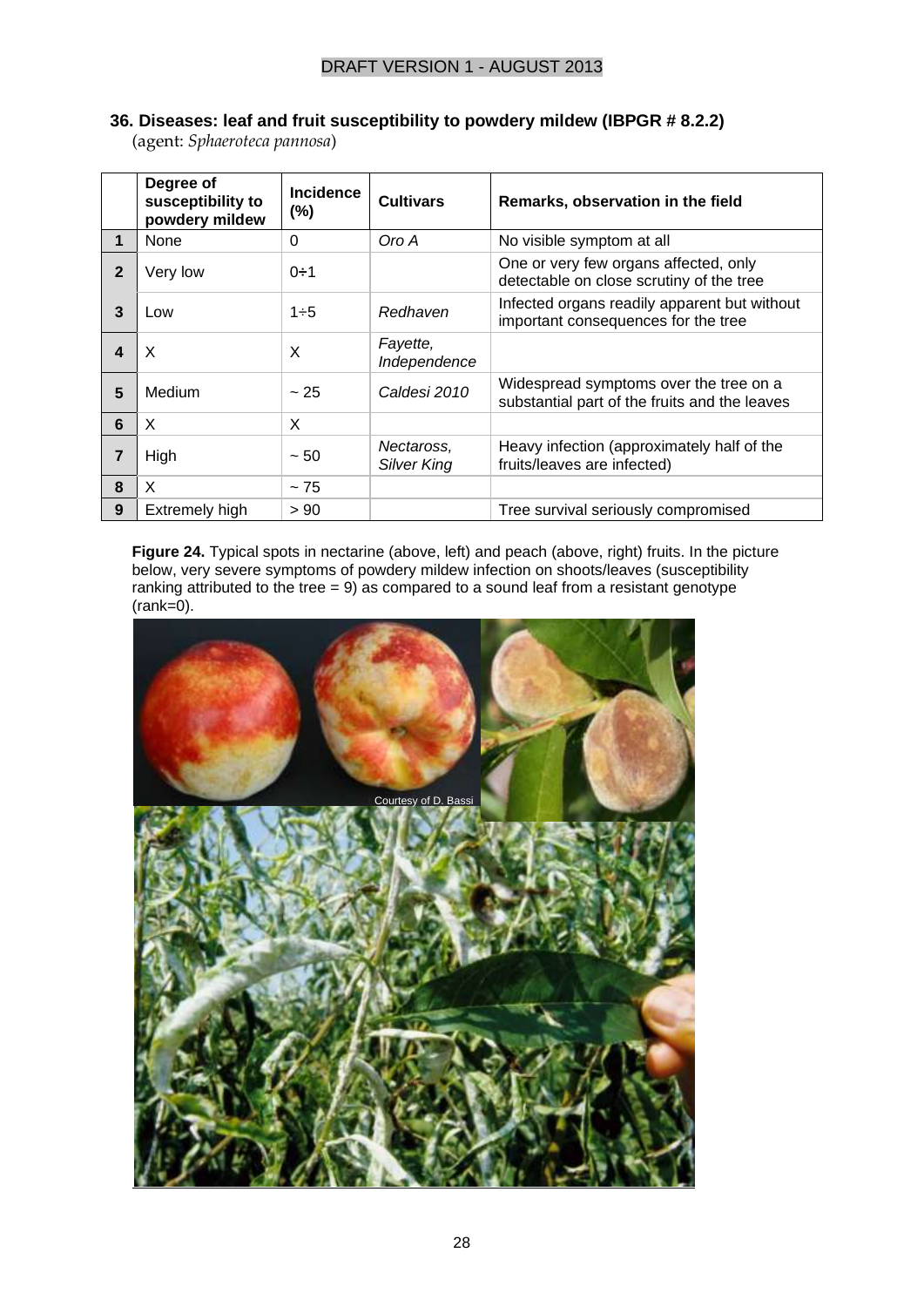#### **37. Diseases: fruit susceptibility to brown rot (IBPGR # 8.2.1)**

(agent: *Monilinia* spp.)

|                         | Degree of<br>susceptibility<br>to brown rot | <b>Incidence</b><br>(%) | <b>Cultivars</b> | Remarks, observation in the field                                                 |
|-------------------------|---------------------------------------------|-------------------------|------------------|-----------------------------------------------------------------------------------|
| 1                       | None                                        | $\Omega$                |                  | No visible symptom at all                                                         |
| $\overline{2}$          | Very low                                    | $0 + 1$                 | Bolinha          | One or very few fruits affected, only<br>detectable on close scrutiny of the tree |
| 3                       | Low                                         | $1 - 5$                 | Contender        | Infected fruits readily apparent but without<br>important consequences on yield   |
| $\overline{\mathbf{4}}$ | X                                           | X                       | Redhaven         |                                                                                   |
| 5                       | Medium                                      | ~25                     |                  | Widespread symptoms over the tree on a<br>substantial part of the fruit           |
| 6                       | X                                           | X                       |                  |                                                                                   |
| 7                       | High                                        | ~50                     | Elegant Lady     | Heavy infection (approximately half of the<br>fruits are infected)                |
| 8                       | X                                           | ~5                      |                  |                                                                                   |
| 9                       | Extremely high                              | > 90                    |                  | Tree survival seriously compromised                                               |

**Figure 25.** Typical disease symptoms induced by *Monilinia* spp. on peach fruits (top left). Fruit infected profusely sporulate, shrivel, and eventually become tough mummies (top right). Rots also occur in the postharvest, during storage and shipment (bottom).